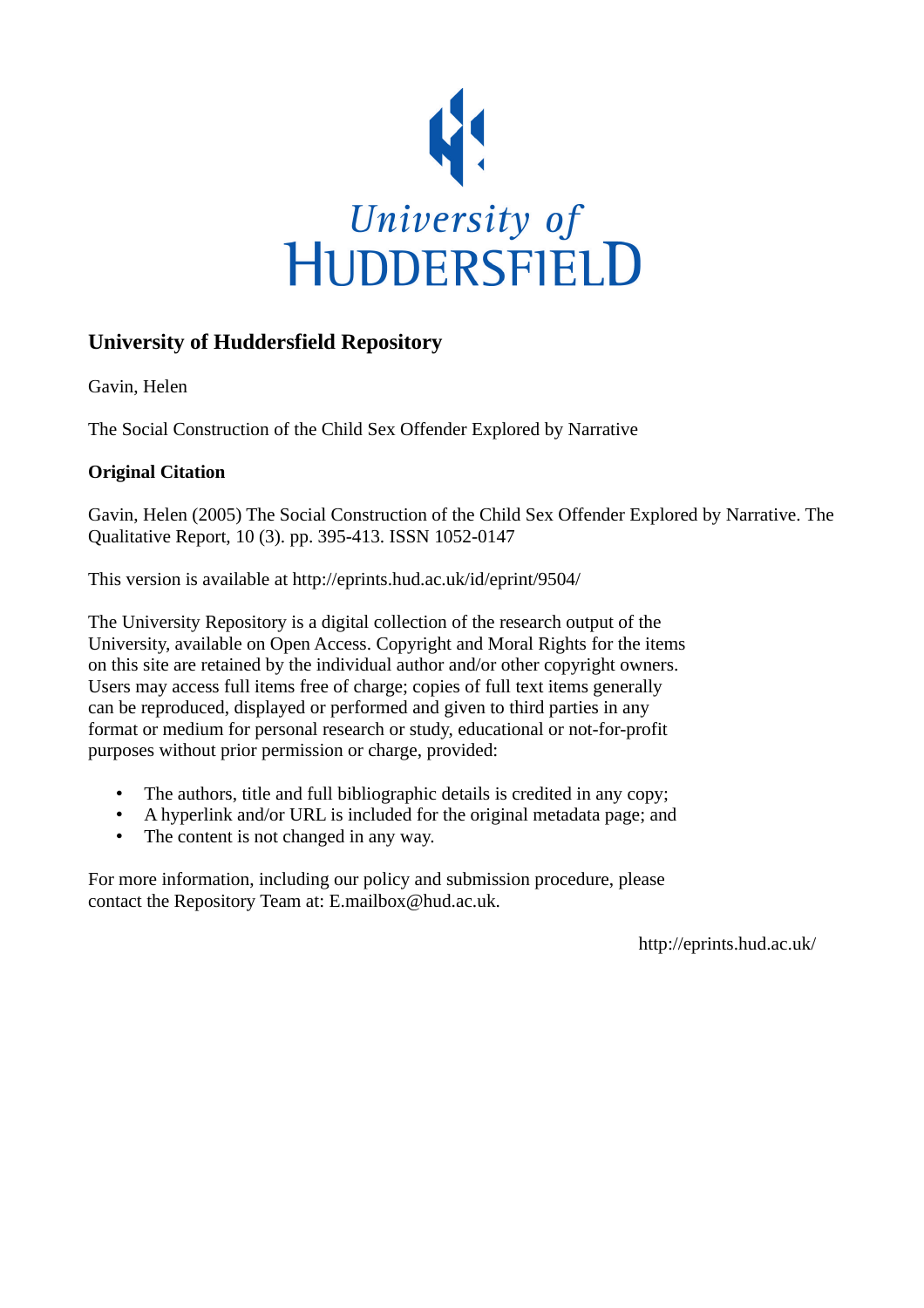# **The Social Construction of the Child Sex Offender Explored by Narrative**

# **Helen Gavin**

University of the West of England, Bristol, United Kingdom

*The notion of "child sex offender" provokes aversion, but it may be that it is a social construction. We suggest that a Dominant narrative, in which child sex offenders are constructed as irredeemable, persists, despite the emergence of assumption challenging Alternative narratives. A story completion method was used to elicit themes of Dominant or Alternative narratives, theory-led thematic analysis was used to identify them. The use and analysis of narrative and free-form stories are well established in social research, but remain a novel concept in the study of offenders. The results support the persistence of the Dominant narrative with two notable exceptions. Conclusions centre on utility of the narrative method to examine offender constructions, and the pervasiveness of Dominant narratives. Key Words: Dominant and Alternative Narrative, Social Construction, Child Sex Offenders, and Thematic Analysis* 

# **Introduction**

Narrative is not a fixed stable phenomenon, but part of the complex shifting pattern of meaning, making up the social reality we all inhabit. Kerby (1991) suggests that our understanding of the "other" is primarily gained from stories and narrative and that this also forms an integral part of the construction of self. The analysis of narrative is best used for exploratory purposes, sensitizing the researcher, illustrating, but not by itself, validating theory. Here, we describe the use of story to describe perceptions of offenders by members of the public and the implications of the findings.

 Witten (1993) proposes that narrative functions to construct social reality and that the vocabulary we use imparts its own values. The existence of more than one narrative at any one time is likely and the prevalence of one over the other is not due to any correspondence to reality, but to its pragmatic nature. In other words, the social construction of reality at any one time does not necessarily depend on one view of any one object or being, but can be based on a multiplicity of views. The view that takes precedence, for those involved, is the one that has the most utility at that time.

The Dominant narrative construction, in Western societies, concerning child sex offenders identifies such individuals as purely male, inherently evil, inhuman, beyond redemption or cure, lower class, and unknown to the victim (who is constructed as female). This Dominant narrative persists today and is owed much to the reinforcement of the historical narratives constructing child sexual abuse and the construction of the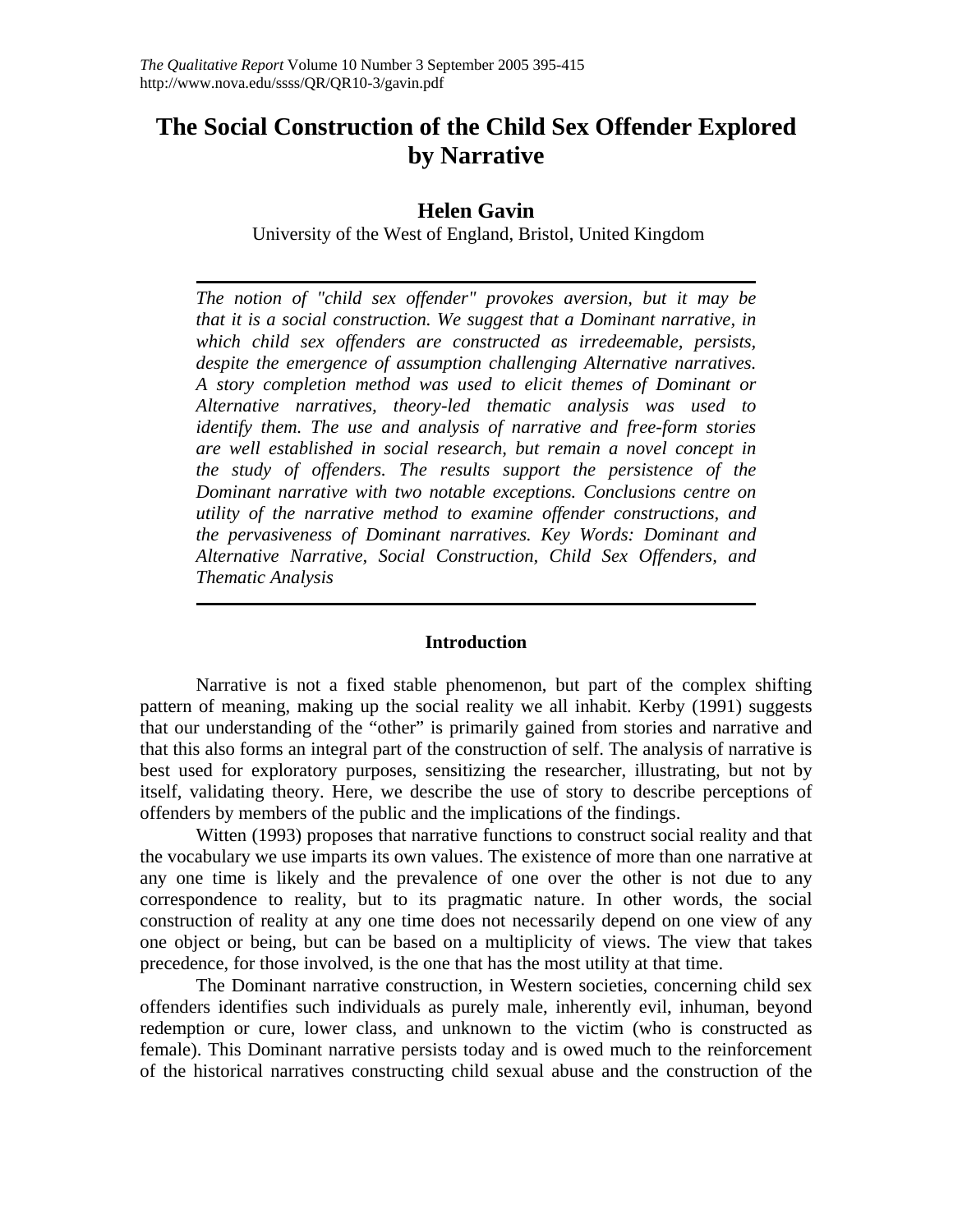monolithic family (here defined as a fundamental social group of Western society: typically consisting of two parents and their children) as the social norm.

Child sexual abuse is not a new phenomenon, but the perception of it is and always has been, socially constructed. History has treated incest ambiguously: on the one hand condemning it and on the other hand punishing the victims. Guarnieri (1998) notes that children were institutionalised following admittance of sexual abuse (against them) for moral care and re-education. However, the shroud of silence associated with incest in the early 20th Century seemed even more reinforced by the institutions that tried to reform victims who never spoke about their experiences outside of the institution. Once again the "family" remained the most important institution with abused children being removed and perpetrators often not being charged. Indeed when incest became public knowledge the child was also charged.

It is argued that the social construction of the family is a key contributor to the narrative defining the child sex offender. Mumby (1993, p. 5) notes that "the social unit we call 'family' is not a pre-given entity but is rather partly constructed through various narrative structures that family members articulate." The monolithic family concept takes the contemporary middle-class family as its norm and is perceived wholly beneficial to children, designed for nurturing and protecting them against a heartless world; a safe haven. There is a key assumption that parents protect their children and do not abuse them. Jackson (2000) observes that, in Victorian England, the well being of the family was paramount over the needs and rights of children, especially because child sex crimes were in effective victimless, with both parties consenting. Jackson also notes the concept of the "normal" father as being the breadwinner who protects and provides for his family and therefore remains beyond reproach. Such notions made it inconceivable to imagine that child sexual abuse occurred regularly in "good" and "normal" Victorian families where, as today, the family is considered as a private patriarchal domain in which force and aggression might well hold sway (Hammerton, 1992).

Research by Edwards and Hensley (2001) challenges the notion of the family as a safe haven for children and suggests instead that most sexual abuse occurs within the home, an assertion at odds with public perception of abusers being strangers. Children's charities have long maintained that child sexual abuse occurs essentially within the home and that the incidence is increasing (see Cawson, Wattam, Brooker, & Kelly, 2000). Jacobs, Hashima, and Kenning (1995) tested children's perceptions of sexual abuse and concluded that children perceive strangers to be more dangerous: However, Saslowsky and Wurtele (1986) suggest that children are 80-85% more likely to be attacked by someone they know. Despite such evidence the image of the child sex offender remains unchanged and child abuse continues to be described as a "mystery" crime committed by strangers.

Historical evidence to support the existence of a Dominant narrative, perceiving the child sex offender to be inherently "evil" and "inhuman" can be seen in National Society for the Protection of Children (NSPCC) rhetoric from 1888 which describes child sexual abuse as the "vilest crime against childhood" and abusers as "evil" (Jackson, 2000, pp. 54-55). In addition, common vocabulary used by Victorian parents in response to abusers included "dirty beast," "dirty old man," and "dirty devil" (Jackson, p. 32). Edwards and Hensley (2001) and Simon (1988) both note similarities in present day public opinion that perceives child sexual offences as a major problem within society and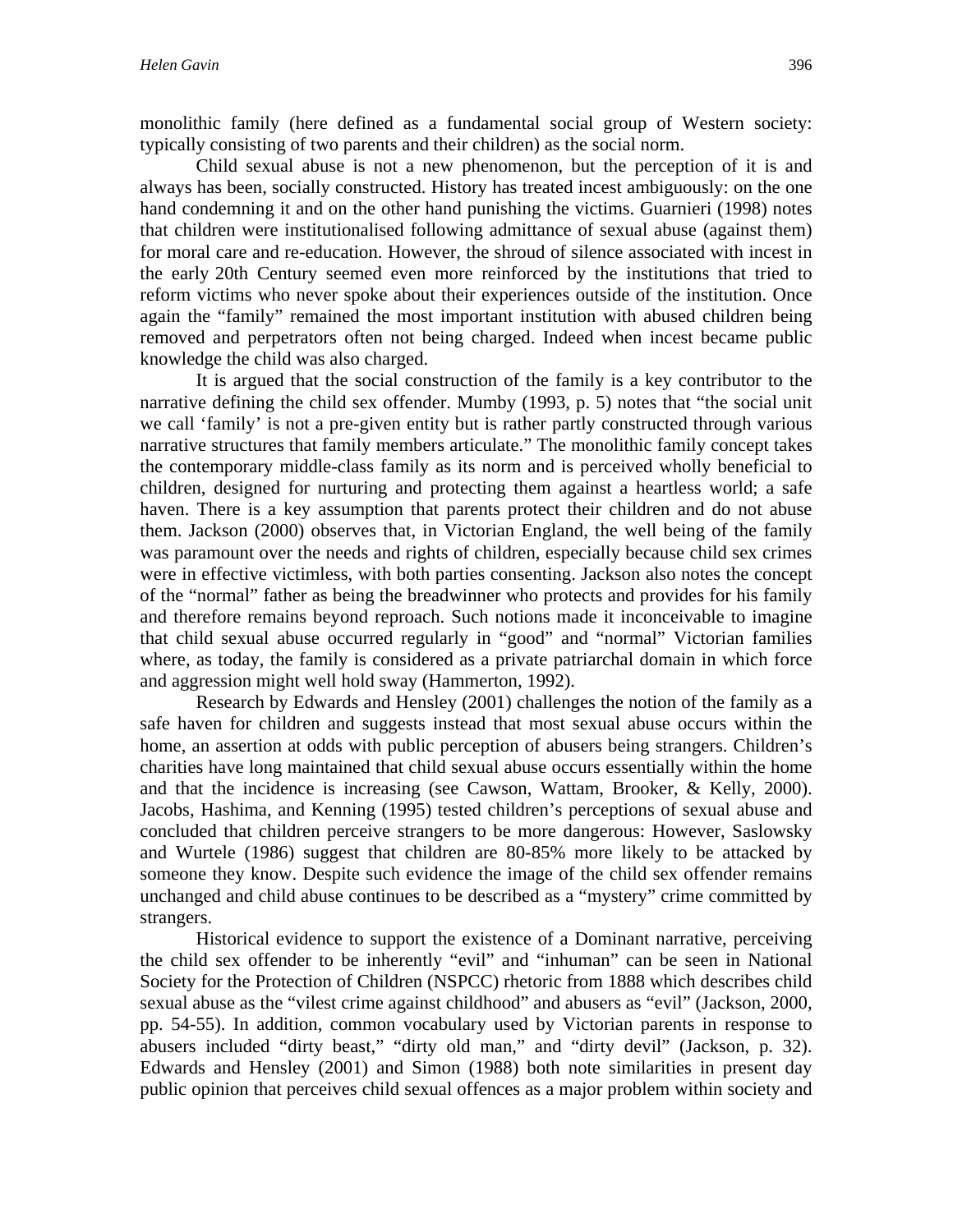those perpetrating such crimes as "evil." Soothill and Walby (1991) comment that present day popular newspapers make ready use of such global terms as "beast," "monster," "fiend," etc. Unidentified sex offenders described in the media frequently have identities created to fit a particular stereotype, labelling the strangers as "beasts," "fiends," "brutes," and "animals." Dehumanisation and depersonalisation of sex offenders is a common theme in press coverage, and the media depicts sex crimes against children as a highly abnormal and uncommon event, which should lead to long-term incarceration (Soothill & Walby, 1991).

Burdon and Gallagher (2002) note that society still chooses to incarcerate sex offenders despite the effectiveness of Alternative treatments. Therapeutic treatment is not a new concept and various measures have been used, including behaviour modification (aversion therapy) and the more successful cognitive behavioural programmes that are used presently in the UK. These treatments focus on relapse prevention (Laws, 1995). Gallagher (2001) reports that meta-analysis of current literature on treatment efficacy suggested that sex offenders receiving cognitive behavioural treatment along with hormonal treatment used in the US were less likely to reoffend than those not receiving treatment. Despite this evidence, the prevailing tendency is to simply incarcerate sex offenders without recourse to therapies, suggesting that the overall perception is that, which is allied with the Dominant narrative of predatory behaviour which cannot be mediated.

Child sexual abuse vocabulary in Victorian England constructed the perpetrator as male and victim as female, a perception that still persists today. Jackson (2000) explains this in terms of societal norms depicting and judging girls and women in terms of sexual reputations which were not applied to boys. Soothill and Walby (1991) comment that where media accounts (present and historical) report on female offenders, they are rarely, if ever, depicted as "evil" but more often described as "sex mad" or "temptresses." The descriptor "evil" is attached only to the male child sex offender.

Social commentary in Victorian England described the urban poor as a savage tribal group in which child sexual abuse was likely to be more prevalent (Jackson, 2000). The lower classes were thus perceived as a dangerous, bestial group within Victorian society with low moral standards, a perception which echoes today. The narrative defining the child sex offender as a stranger is evidenced by Jackson who notes that parents in Victorian times appeared to fear the risk of paedophiles as much as they do today: advising their children not to talk to strangers or wander far from home. Jackson also posits that those charged with child abuse during the Victorian and Edwardian period were usually not family members. This was not because family members were not abusing their children but rather because family abuse was kept secret or, if revealed was dealt with outside of the court by their own community.

Sex crimes against children committed by men in positions of trust were a common theme in media reporting of sexual offences. In such cases the professional occupation of the offender is highlighted and considered to be of primary interest. Frequently absent in the reporting of offences committed by men in positions of trust is the use of labels such as "sex fiend," "beast," "brute" etc: these terms being reserved for the unidentified sex offender. Child sex offenders are further constructed in history and today as members of "outgroups" similar in ways to labelling witches as "outsiders" thus, making it possible for communities to take collective action against them. Such collective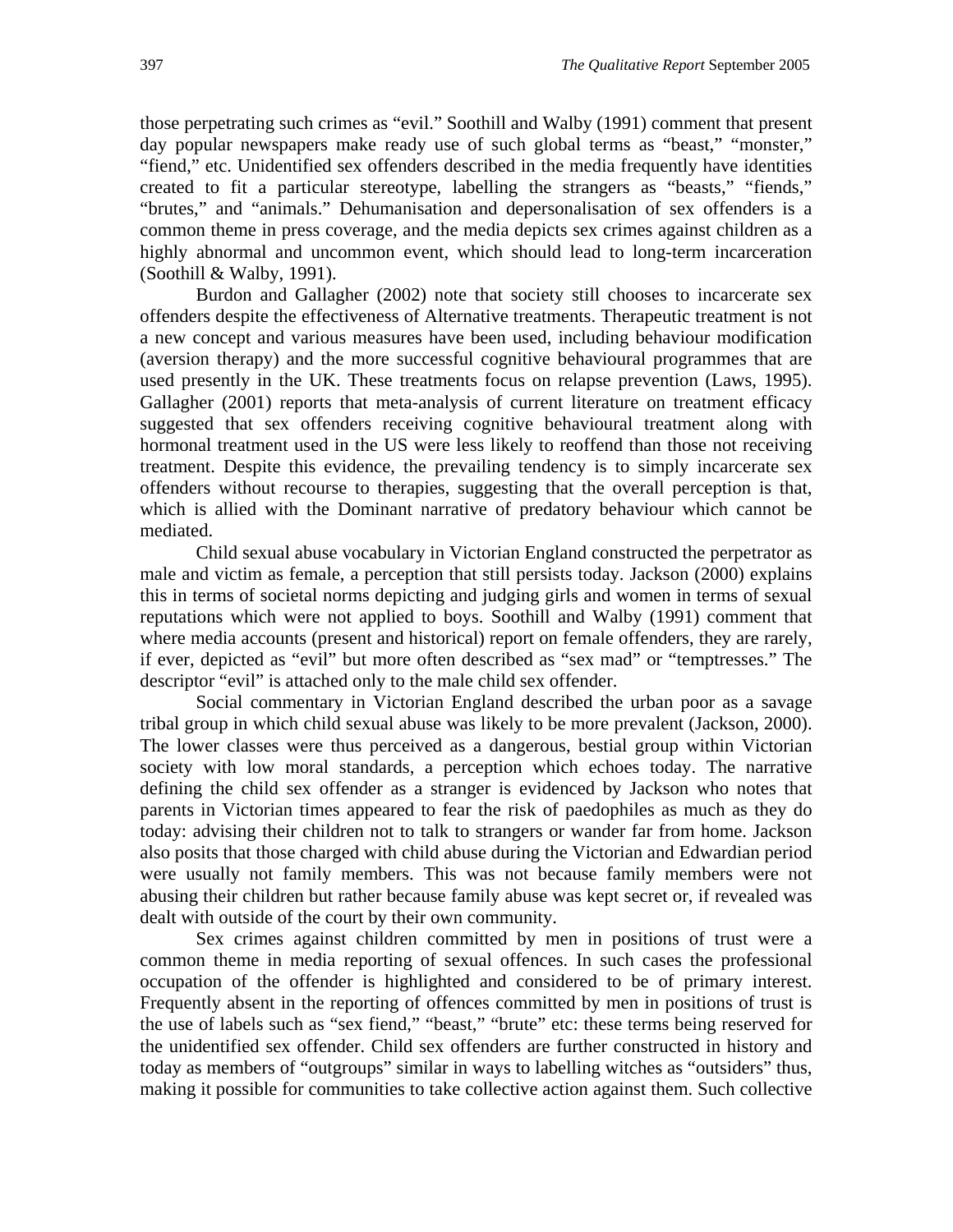action can be understood through frustration-aggression theories of intergroup behaviour, but such aggression is often selective and subject to social consensus as to who should be attacked (Tajfel & Fraser, 1978). Alternatively, individual motivational theories posit a direct causal link between group "excitement" or "arousal" and the collective, but random, "spilling over" into action. Either position can explain the existence of a "seek and destroy" phenomenon observed by instances of collective community-based action against child sex offenders.

Douglas (1970) suggests that the prevalence of court cases involving strangers and the use of insults and threats enables the community to create a facade of an abuser who is demonic and stalks his victims. Therefore it is someone who cannot possibly be a member of their community. Collective community action to oust child sex offenders is still a common response today, together with vigilantism and public pressure to introduce mandates known as "Sarah's Law" in the UK (after the disappearance and murder of Sarah Payne) and "Megan's Law" in the USA (after the rape and murder of Megan Nicole Kanka). These mandates allow active notification of sex offenders' names and addresses when offenders are released to the community.

In all it is clear that the Dominant narrative constructing the child sex offender is rooted in history and that we still construct narratives that promote a particular image of the abuser. This study seeks to examine narratives about sex offenders in order to test the assumption that the Dominant narrative still persists in shaping public perceptions of child sex offenders despite the existence of an Alternative narrative that challenges the predominant assumptions of the dominant narrative. The study's design was to explicitly elicit thoughts and feelings, revealed through theory-led thematic analysis, which could be subsequently attributed to the construction of the child sex offender. Free-form narratives elicited through story completion allowed the participant to construct accounts of their own perceptions. This provided data in a meaning-centred context, which led to a thematic exposition of the elements constructed. This study then explored the social construction of sex offenders through free-form narrative, deriving and examining the themes exposed in the stories.

#### **Method**

#### **Participants**

 $\overline{a}$ 

A diverse opportunity sample of 10 men and 10 women (N=20) was recruited via posters in a university campus and surrounding areas asking for volunteers. No exclusion criteria were applied. Age range was from 18-60 with 45% of the sample being over 40. The academic qualification range was  $GCSE<sub>1</sub><sup>1</sup>$  $GCSE<sub>1</sub><sup>1</sup>$  $GCSE<sub>1</sub><sup>1</sup>$  or equivalent, to degree or higher. Fortyfive percent of the sample was in the "degree or higher" category.

Approval for the project was sought from the university ethics committee (UEC), which monitors all research with human participants, carried out by university members. The UEC approval was granted as the project researchers intended to gather informed consents and to keep all documentation received from participants anonymous and

<span id="page-4-0"></span> $1$  GCSE is the General Certificate of Secondary Education taken (usually) by 15-16 year olds. It is usually taken before the General Certificate of Education at Advanced Level (A levels), which can be used as entry qualifications to University level education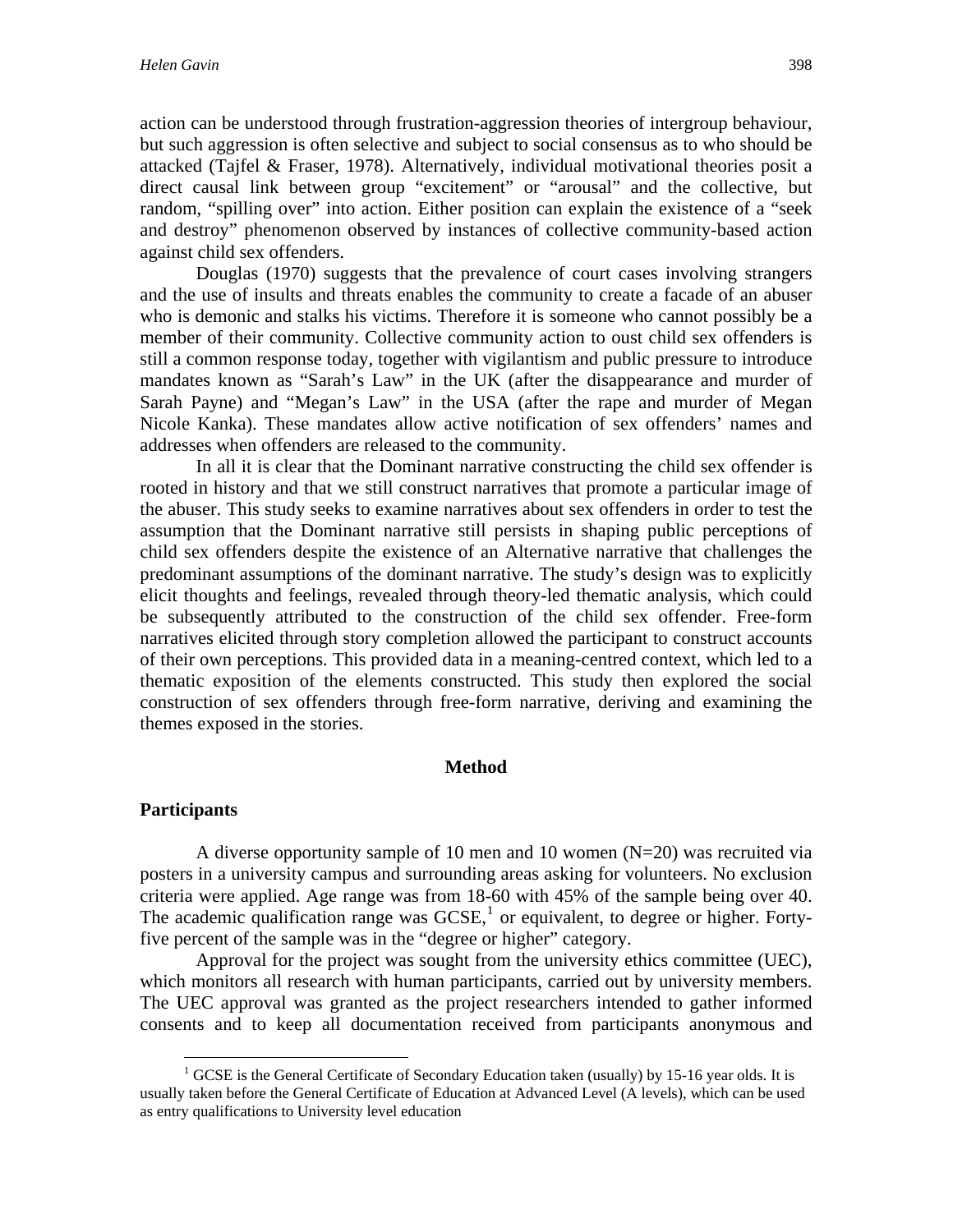confidential. All procedures also complied with the Code of Conduct of the British Psychological Society (www.bps.org.uk).

# **Instruments**

A story completion form containing six scenarios, generated by the researchers to elicit thoughts and feelings related to the identified themes, was used. The stem stories were generated by examination of the literature on sex offenders and went through a process of refinement by the researchers. This entailed examination of the research literature and the specialist media to identify themes and scenarios that appeared pertinent. The researchers constructed several stem stories and then exchanged the list. The stories that appeared on both lists were retained while the others were discussed and refined or discarded through mutual agreement. The retained stem stories were refined until they were succinct and contained key words that were designed to prompt assumptions related to the identified themes, but not suggest the direction of the response (either the Dominant narrative or Alternative narrative). The six scenarios were presented in the order it is shown in on Table 1, with space provided between each item for the participant's response.

Table 1

| $\overline{\rm V1}$ | A newsreader reports that someone has been convicted as a child sex<br>offender                                             |
|---------------------|-----------------------------------------------------------------------------------------------------------------------------|
| V2                  | A convicted child sex offender moves into a community                                                                       |
| $\overline{V}3$     | A treatment centre is opened within the community and is planning to<br>provide treatment for convicted child sex offenders |
| V4                  | A child confides in a trusted adult that someone has been touching<br>them $\dots$                                          |
| $\overline{V}$      | A suspected child sex offender is being questioned by police about<br>sexually assaulting a child                           |
| V6                  | The family of a recently convicted child sex offender are talking about<br>the conviction                                   |

*Vignettes Provided for the Participant and the Identifying Numbers for Analysis* 

In addition, respondents were asked where they thought they had gained their perceptions of child sex offenders and what they thought had most influenced their current perceptions. The respondents were allowed to name their influence in an openended question.

## **Data Analysis Procedure**

The technique used to identify themes within the stories was theory-led thematic analysis. The stories from each stem were collated and related patterns or themes were identified. The themes were sought on the basis of recurring activities, feelings, and meanings mentioned in the stories. Emergent themes were collated to form an inclusive representation of the combined attitudes and beliefs.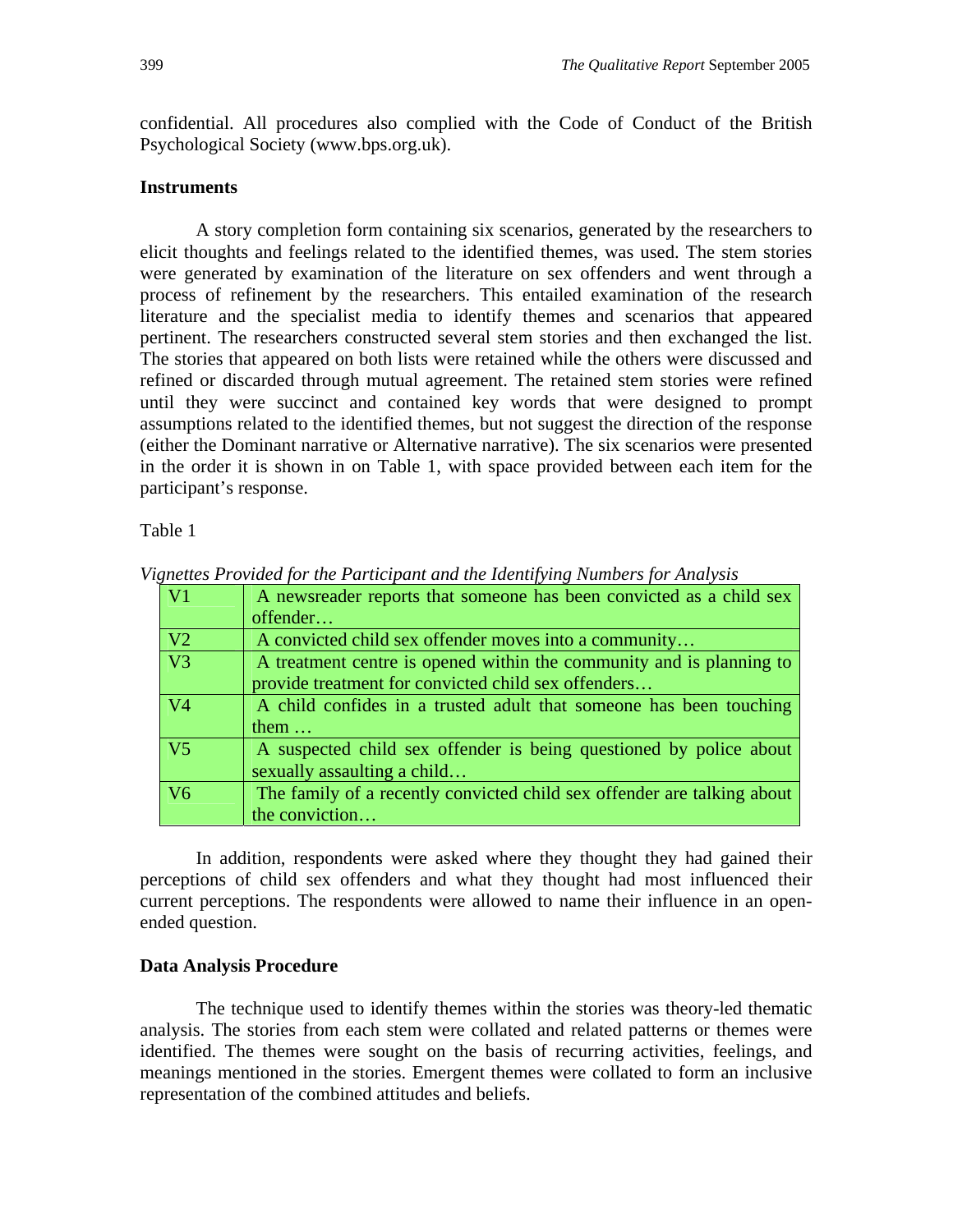As each theme was identified, arguments for inclusion were constructed or rejected. Evidence for each argument was determined by the existence (in the collated data) of supporting phrases, absence of such data, or the existence of data that negated the themes. When the identification of themes and evidence reached a 70% agreement from both researchers it was agreed that the theme was existent and usable.

Themes relating to either the Dominant or Alternative narrative, based on relevant research, were identified and defined. These themes were connected to the age, sex, and socioeconomic class of the perpetrator and the sex of the victim, together with issues around the nature of the perpetrator (whether s/he was innately evil or whether the urge to abuse could be controlled).

In this way, the data was reduced to a manageable set. We identified various themes which provided satisfaction that there was a significant amount of agreement about appearance of these themes amongst the stories. Through the level of agreement, decided beforehand, we found seven themes that could be examined and started to seek confirmatory and contradictory evidence that the themes were present in the stories produced and whether or not they referred to a Dominant or Alternative narrative. These themes and their evidence are detailed in the Results section.

Once this set of evidence was revealed and the researchers agreed about both the appearance and the relation to Dominant/Alternative narrative, the extent of the appearance (percentage of respondents relating it) and the interpretation was discussed and agreed upon. This process was repeated several times until a refined and clear set of thematic points and interpretative evidence was in place. See the Results section for more details.

Questions relating to where the respondent thought s/he had gained the information about sex offenders were categorised into several units, collated, and a descriptive statistical (frequency) analysis was applied.

#### **Results**

# **Perception Questions**

In addition to the story completion task, participants were asked to identify where they thought they gained their perceptions of child sex offenders and what they thought had most influenced their current perceptions. The results are illustrated in Figures 1 and 2 below.

*Figure 1.* Number of categories influencing perceptions of child sex offenders (N=20).

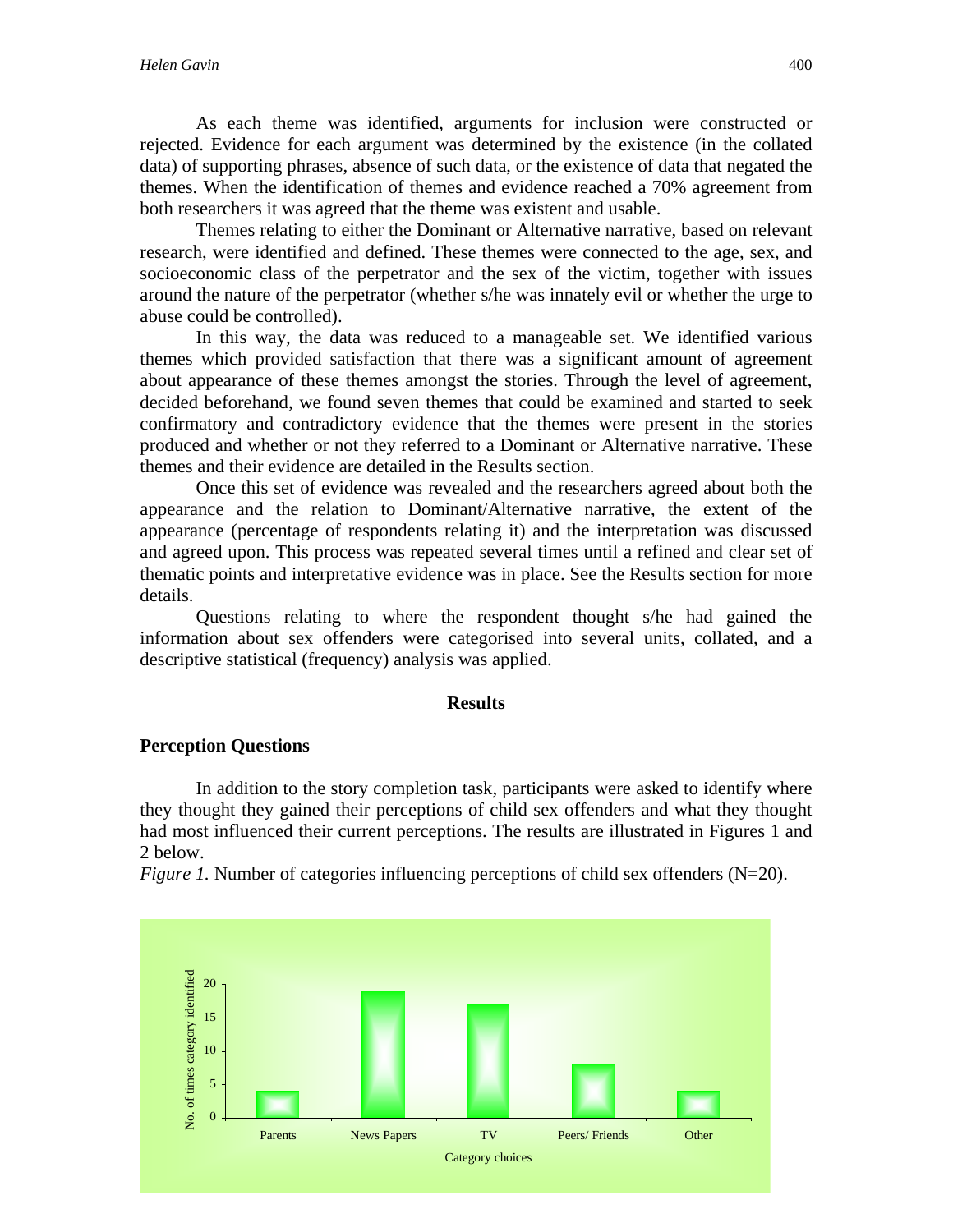Figure 1 illustrates the number of items that were identified as being influential in gaining perceptions. Media were the most commonly chosen categories. The "other" category included influences such as books/magazines and school/teachers.



*Figure 2.* Most influential category identified in shaping perceptions. (N=20).

Figure 2 further illustrates the media influence on current perceptions with 15 participants stating that their perceptions were most influenced by the media.

## **Results of Thematic Analysis**

The data analysis aimed to identify themes associated with either the Dominant or Alternative narrative, as revealed in the review of the literature which was described in the introduction (see Table 2).

#### Table 2

*Elements of the Narratives as Revealed in the Literature* 

| <b>Dominant</b>             | <b>Alternative</b>                                  |
|-----------------------------|-----------------------------------------------------|
| <b>Stranger</b>             | Stranger or familiar                                |
| Male                        | predominantly male                                  |
| Older                       | older or adolescent                                 |
| innately evil               | socially created                                    |
| lower socio-economic status | Classless or any class                              |
| Uncontrollable              | Treatable                                           |
| female victim               | no victim gender bias, victim either male or female |
|                             | or sex not mentioned                                |

Data was gathered from 20 participants, each completing six stories. The notation following the excerpts refers to the participant number, vignette number, and sex.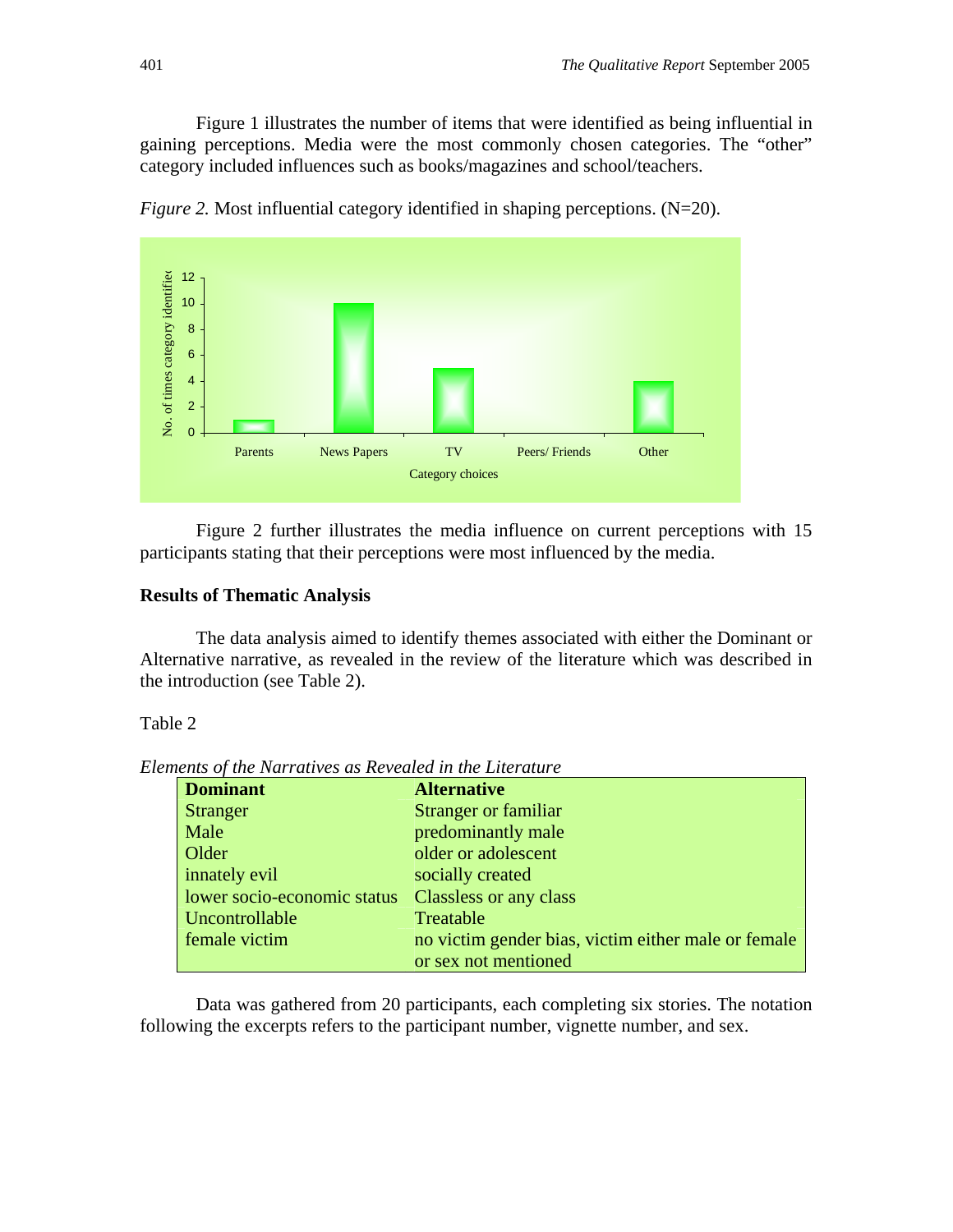# *Stranger/stranger or familiar*

This theme encompassed a variety of individuals depicted in the scenarios and was defined for coding purposes as follows: "Includes the offender being described as unfamiliar or familiar to the victim; identified via relationship to or within social network".

Due to the inclusion of vignettes four and six, which depicted a child talking to a trusted adult and a family member as the offender, no participants constructed all stories solely consisting of strangers. However, the majority of stories coded as "stranger" 9/20 (45%) occurred before the participant read either vignette four or six, suggesting that participants more readily associated child sex offenders as strangers unless prompted. The stem stories were presented one at a time as outlined above: Therefore, the participant would not be "reading ahead" and would not receive a sense of the study's attempt to expose either type of narrative. The later stories did prompt the participants to consider other characterisations, but the prevailing construction before prompting was of "stranger". This demonstrated that the order was crucial to the construction format the respondent chose and may bear further investigation.

It cannot be known, of course, and information was not sought regarding what extent of the respondents may have had first-hand experience of child sexual abuse and whether responses were shaped by this and not general societal responses. It is possible that *some* responses were influenced by experience, but no comment can be made about this.

Stories coded as "stranger" typically featured men approaching children in either a play area or at a school and included predatory language.

"He had been targeting the children at the local school when he was seen by a parent."

"The incident happened in the local park…the man was seen talking to two little girls and then took them into his garden shed."

Nearly all of the writers (95%) created characters familiar to the victim and of these only three occurred before vignette 4. Characters included: "Vicar"; "Priest"; "Scoutmaster"; "Teacher"; "Police"; and "Daddy".

Among these were 3 family friends, two of which were baby sitters. The constructed response to these offenders was surprise and anger, with many referring to children as not being trustworthy and practical problems such as whom the crime would be reported. Vignette six enabled family members to be coded within the "familiar" category. Prior to vignette six only one family member was constructed. Family members were depicted as fathers in the majority of cases and the response to these offenders was often of disbelief, shame, and support for the abuser (in 7 scenarios), during which the offender was described as ill, not guilty, and in need of help. Only four participants expressed acceptance of guilt.

"Daddy must have been very mixed up and ill when he did what he did…The onus on the mother is very heavy…we must be there for him."

The stigma attached to sex offenders was extended to their families in a number of stories.

"The family will have to move away now because everyone knows at the girls' school and they don't want to go out anymore."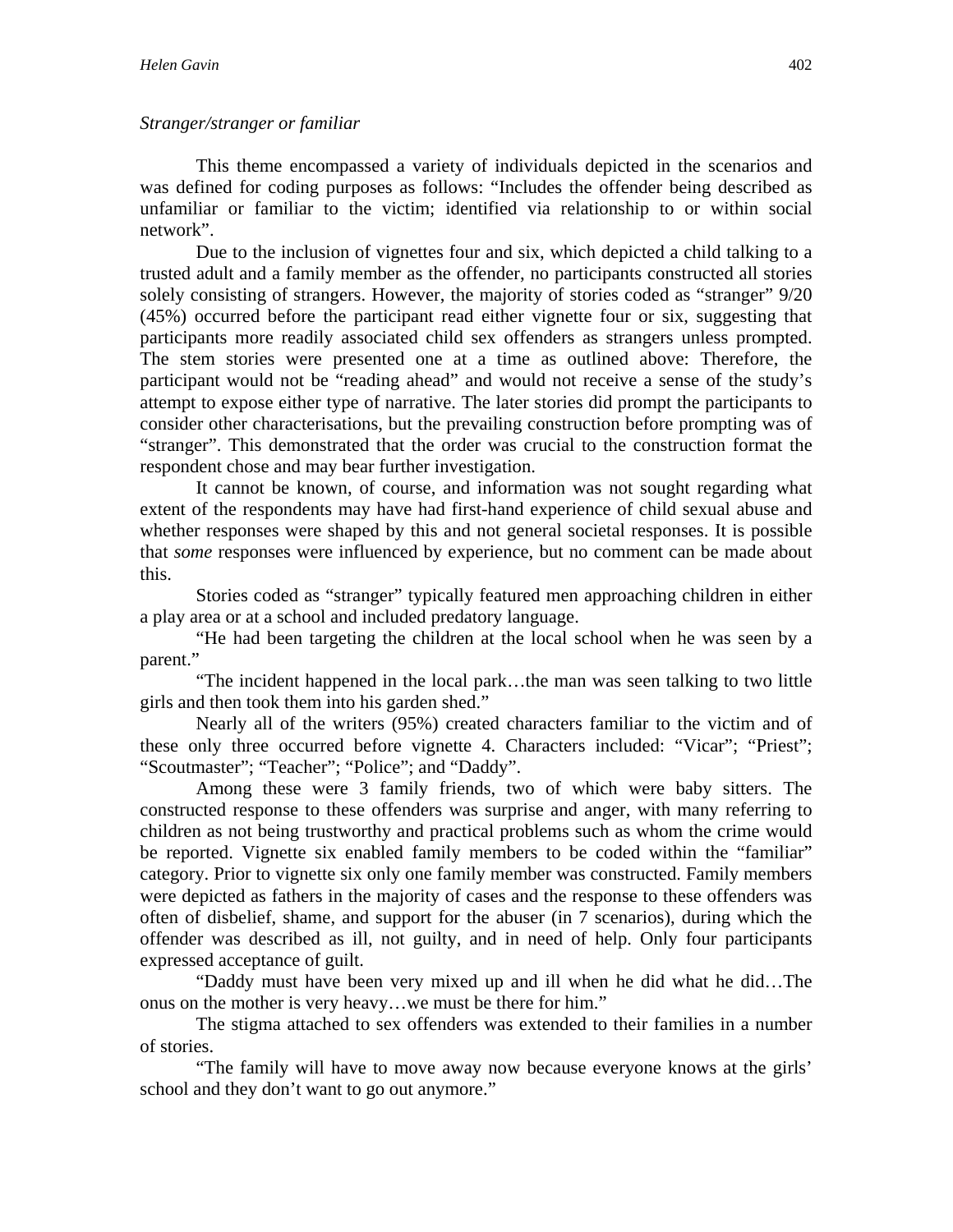#### *Male/predominantly male*

Seventy percent of the writers constructed the child sex offender as male, with only 3 referring to female offenders. The theme was defined for coding purposes as: "Includes names or pronouns identifying the offender as male or female".

Male strangers were depicted as having multiple victims and convictions, with no mention of family. A speculative interpretation to this might be that respondents are constructing such men as "loners".

"The man had a number of convictions"

"A lone man with a beard and glasses is known to live there"

If the male offender was described as married, they were depicted as abusing children outside of their family (5/20):

"Snook married with two children aged 10 and 8 ….. found guilty of molesting boys within his troop."

Female perpetrators were only constructed by three writers and common to these constructions was the unlikelihood that women would be suspected as a child sex offender. In two scenarios this assumption was potentially harmful to the children involved and fatal for an innocent man.

as police and social services was involved, and the children were taken away from them [mother and father], but sadly for the children the father dies and the girls were reinstated with their mother, only to find that the culprit was the mother and not the father!

"They [community members] picket the house…a petrol bomb is thrown…the lone man lost his life…the child molester was in their community but no one suspected the young smartly dressed lady at number 50."

#### *Older/older or adolescent*

Half of the writers included the age of the offender within their scenarios, with the majority (8/10) placing the offender between the ages of 42 and 74. The theme was defined for coding purposes as: "A statement of age numerically or any variation of old or young".

All ages were applied to male child sex offenders, none of which were family members. Instead they tended to fit the stranger stereotype as being a loner and having previous convictions.

"An old man who lives in the community. It turns out that the man has had several prison periods and has been assaulting young boys for years."

Not all sex offenders were categorised as above the age of forty. In two scenarios by different writers they were described as twenty and twenty-six, although only one was convicted.

## *Innately evil/socially created*

This theme related to the nature of sexual offending and to what it can be attributed to. It was defined for coding purposes as follows: "Includes reference to causal factors explaining sex offender behaviour as attributable to either trait or social factors".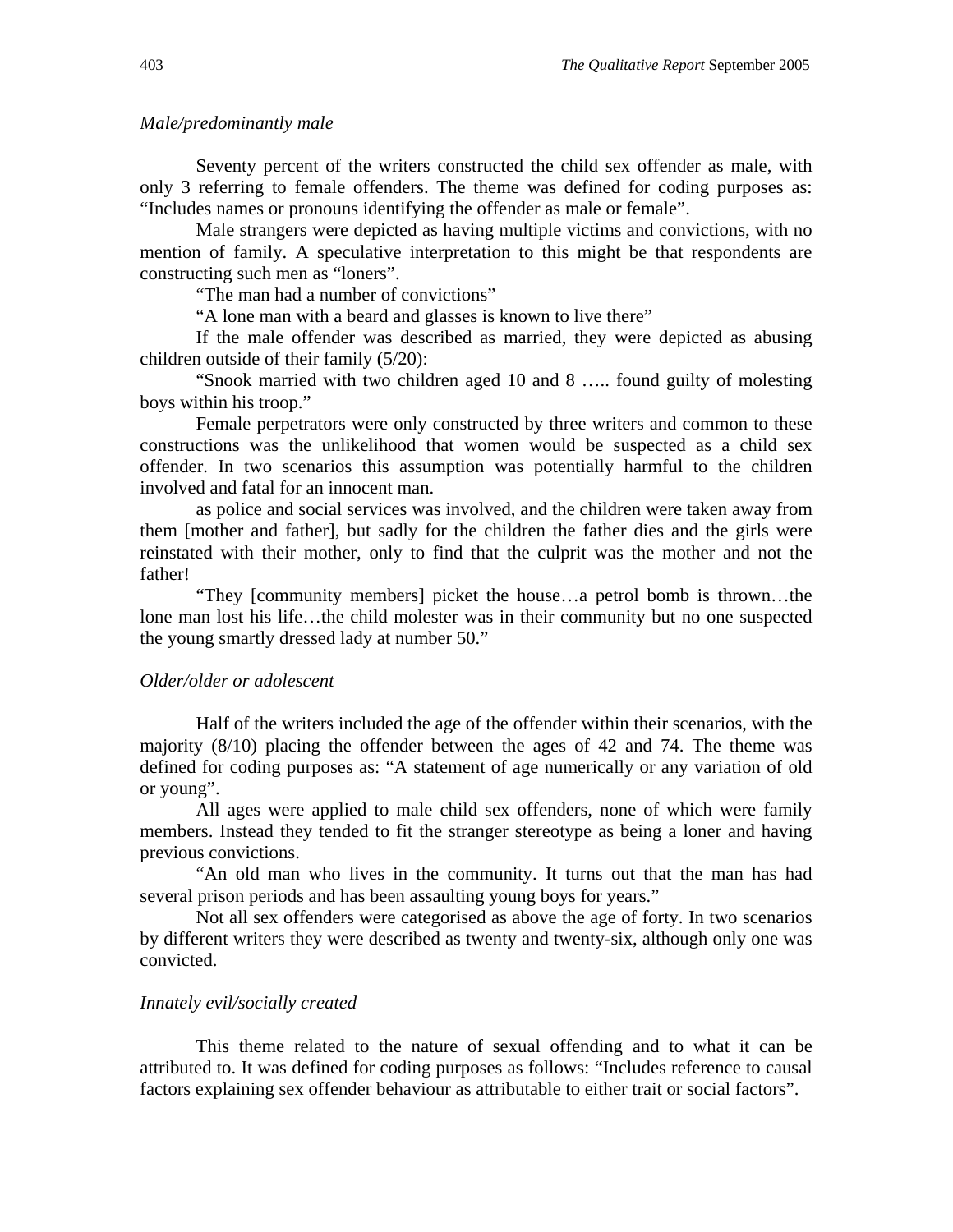Half of the writers constructed the child sex offender as innately evil, often with reference to treatment.

"There is no treatment for this kind of offence, the sickness is too deep rooted, sadly it stems from their lack of human decency."

Only three writers (15%) created stories in which the offender in the scenario was coded as socially created: Explanations included the offender as a victim of sexual abuse and mental illness.

"It could have been started by themselves being abused in the first instance."

# *Uncontrollable/treatable*

This theme is linked heavily with theme 4 and both appeared to have provoked the strongest sentiment among those who thought that child sex offenders are irredeemable. It was defined for coding purposes as follows: "The ability of a sex offender to function as a "normal" member of society; the manageability and likelihood of reoffending".

The strongest response, stating the most powerful emotions, was the notion that however the child sex offender is constructed, it is not possible to control them within the community. *All* participants included this response type. Most included taking measures to prevent sex offenders from entering the community or removing the sex offender from the area, either through protest or force.

"He woke up to find his house under attack from an angry mob. He was scared.

 'Evil pig' 'bastard' they shouted. He hid in the cupboard until the police came…he knew they would get him*."* 

In addition the notion of a sex offender entering a community also provoked a high level of fear.

"This causes people to panic, securing their homes against intruders and transporting their children by car for even the shortest journeys."

In response to a treatment centre being opened most participants stated that a likely response would be to take measures to prevent it at all cost:

The staff [of the centre] are subjected to abuse, verbal and then physical, and within a month of it opening it was no surprise that the centre was the victim of a fire which razed the centre to the ground…unconfirmed reports state that the firemen were among the crowd of 400 who watched the blaze.

This theme also provoked the most violence, with eight writers (40%) constructing incidents from brick throwing to burning down the houses of sex offenders. Two stories resulted in the death of the sex offender and many suggested that the only way to control sex offenders was to kill them.

"Will 30 years of solitude do anything to rehabilitate him or is it better for him to die now."

"Rip this beast's head off."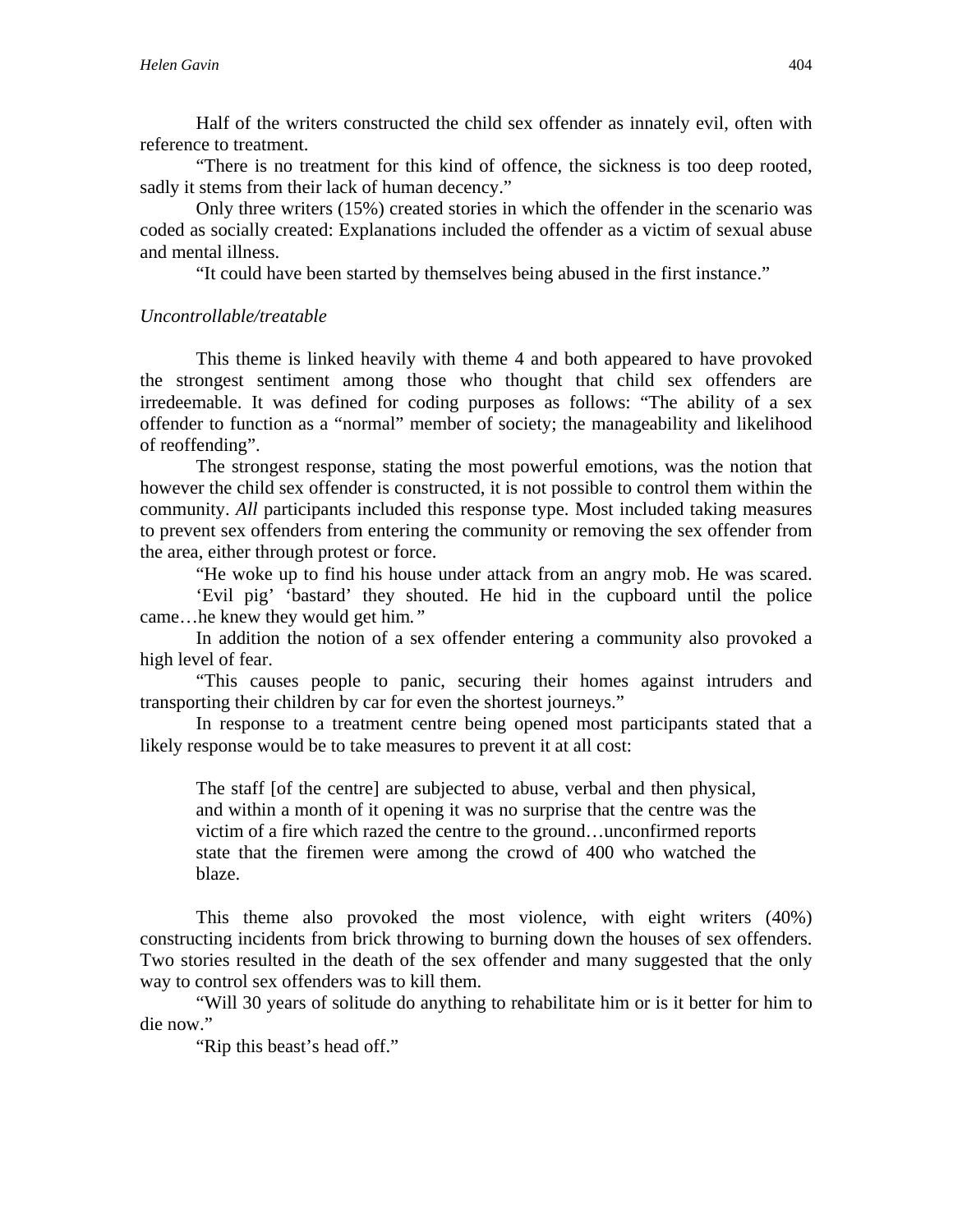In contrast five writers (25%) included scenarios in which sex offenders were treatable, of which two had also described the sex offender as socially created. However, both writers felt that the level of risk was too high within a community setting.

"Help would obviously be needed for these awful people-we don't know why they offend…I would feel uneasy never-the-less knowing ex-sex offenders were nearby."

When the sex offender was a member of the family mental illness was more readily accepted with characters being supportive and understanding, not feared.

"Daddy must have been very mixed up and ill when he did what he did… The onus on the mother is very heavy. We must be there for him."

#### *Lower socio-economic class/classless or any class*

This theme was defined, for the purpose of coding as follows: "Includes a clear statement of class or refers to a particular vocation which can subsequently be classified".

Eight writers (40%) identified the character as having a particular job. All were in positions of trust and could be identified as being in middle-class professions and not pertaining to the original theme. Characters included: "Vicar"; "Social worker'; "Scoutmaster"; "Teacher"; "Police"; and "Priest".

#### *Female victim/victim either male or female or sex not mentioned*

There were nine stories describing either boys or girls as the victim. This theme was defined as follows: "Includes names identifying the abused as male or female, or any variations of he/she".

 Four writers constructed stories with solely girls as victims compared to two constructing boys throughout. Three writers' vignettes contained both male and female victims:

"The best thing is to put them behind bars where they cannot harm little girls."

There were few stories constructing parents as the abuser  $(5/20)$ , and of those three fathers and one mother were described as abusing their daughters compared to one abusing his son:

"The mum is very upset and knew nothing about her husband's behaviour. The daughter tried to tell the mum but thought she would be blamed."

"Little Tommy sat quietly praying that this appeal would not be allowed. This was the first time in years that he was not being abused by his father."

#### **Discussion**

This study has successfully demonstrated that the use of narrative construction is a viable method to examine the psychology of perceptions of sex offenders. The findings derived from this technique support the notion that the Dominant narrative still persists in shaping public perception of sex offenders. However, there were two important differences: first was the inclusion of those familiar to the victim as an integral part of many scenarios and second was the characterisation of boys as victims at almost an equal number of scenarios containing girls. This demonstrates that the pervasiveness of the Dominant narrative may be less influential.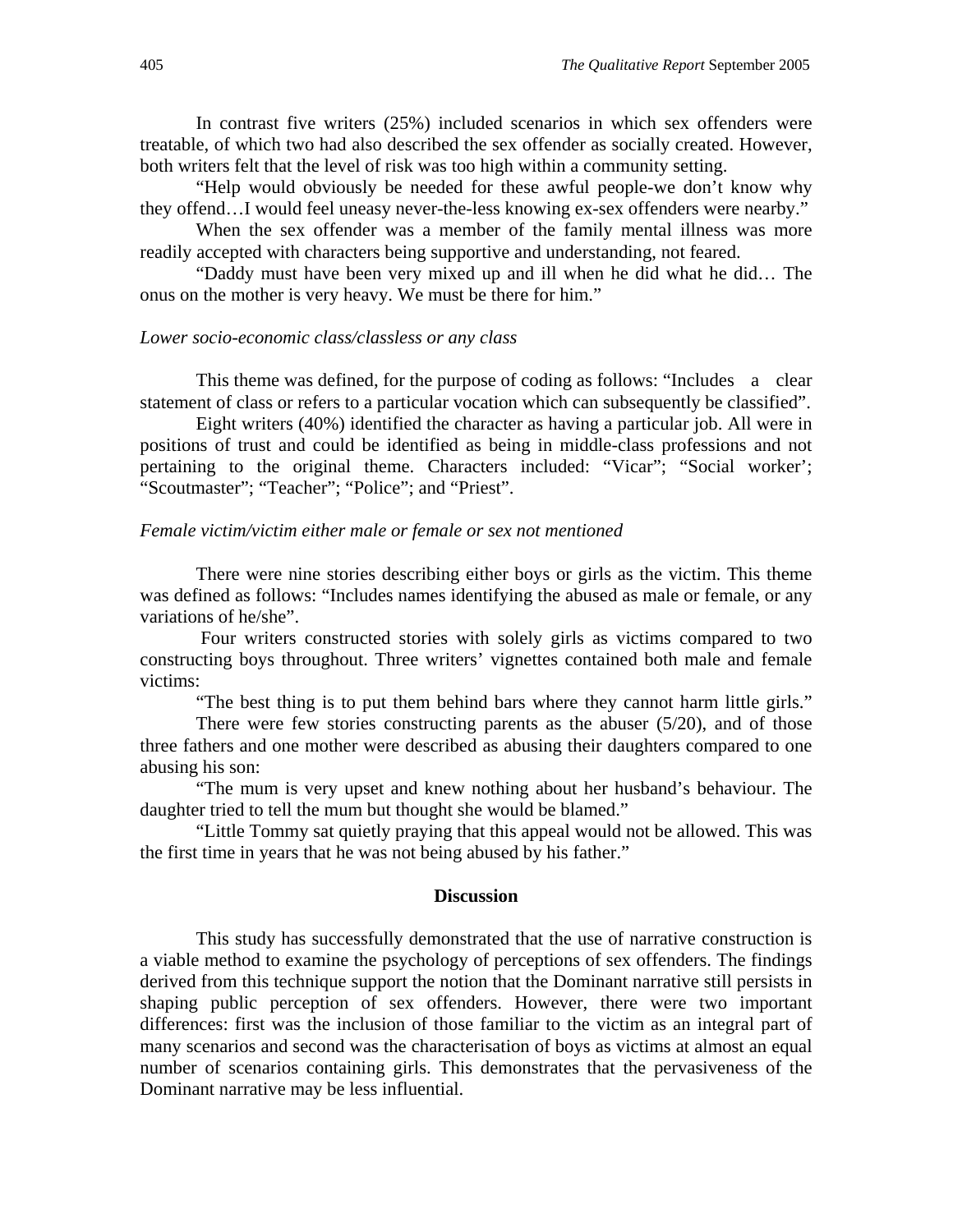It is important to reiterate that many participants constructed "strangers" as offenders before being prompted by the fourth and sixth vignettes. This suggests people generally think of sex offenders as strangers unless prompted to think of an Alternative, and when this Alternative is offered people still did not construct a family member or close friend as an offender unless further prompted. Despite research that suggests much abuse occurs within the home, people still do not readily perceive this to be the case, constructing sex offenders as non-family members. Furthermore, when constructing family members as abusers many attempted to keep the family together by being supportive and understanding, often attributing their actions to illness or not accepting that a loved one is guilty of this crime at all. Support for the notion of the family as a safe haven is offered in scenarios describing offenders as married with children but abusing children outside of the family.

There were many stories constructing child sex offenders as men in positions of trust rather than family and close friends. This could be interpreted as the family still being perceived as a protective environment. As Kraizer (1986) notes, people do not like to consider that someone they know well could commit this type of crime.

The emergent theme relating to social class did not offer support to the Dominant narrative as expected. Perpetrators were described as neither lower class nor classless, but instead depicted as men in middle-class jobs, often in positions of trust. Soothill and Walby (1991) note that a common focus within news reporting is, similarly, men abusing positions of trust, especially if the victims are male. This can offer some explanation for the changing narrative from strangers as perpetrators with female victims, to an acknowledgement of the sexual abuse of boys and perpetrators as usually familiar. Also, as the media was a stated as major influence for information, the respondents may be reflecting media imagery. Soothill and Walby (p. 77) further note that the focus of the press has often been "the down fall of the professional middle-class," however studies of American and British surveys on differences in the backgrounds of sexually abused children have reported no class distinction (Finkelhor & Barron, 1986; La Fontaine, 1990). The construction of the sex of the victim is also reflected in the above surveys, highlighting girls at higher risk of sexual abuse than boys, although the incidence of sexually abused boys is thought to be higher than the number of crimes reported (Finkelhor, 1986; Finkelhor & Barron, 1986; La Fontaine).

Within descriptions of the "stranger" as the offender there emerged the notion of multiple victims: However, Grubin (1998) argues that this is not the case. It was also noted that sex offenders were often described as having many convictions, a statement further dismissed by Grubin.

In exploring to what to attribute these beliefs, the sample within this research cited a range of influences, but overwhelmingly stated that the media most influenced their perceptions of child sex offenders. Durham, Elrod, and Kinkade (1995) support this finding, arguing that beliefs about crime are influenced by media coverage that reports a distorted image of crime. The availability of information and the way it is presented by media agencies may give viewers the impression that they are more in danger of crime than statistical analysis would suggest. In addition, Collings (2002) notes that media stereotyping of sexual abuse influences social judgements, offering a possible explanation for why people think this leads them to the belief that all sex offenders will reoffend and the subsequent judgement that they must therefore be dealt with punitively.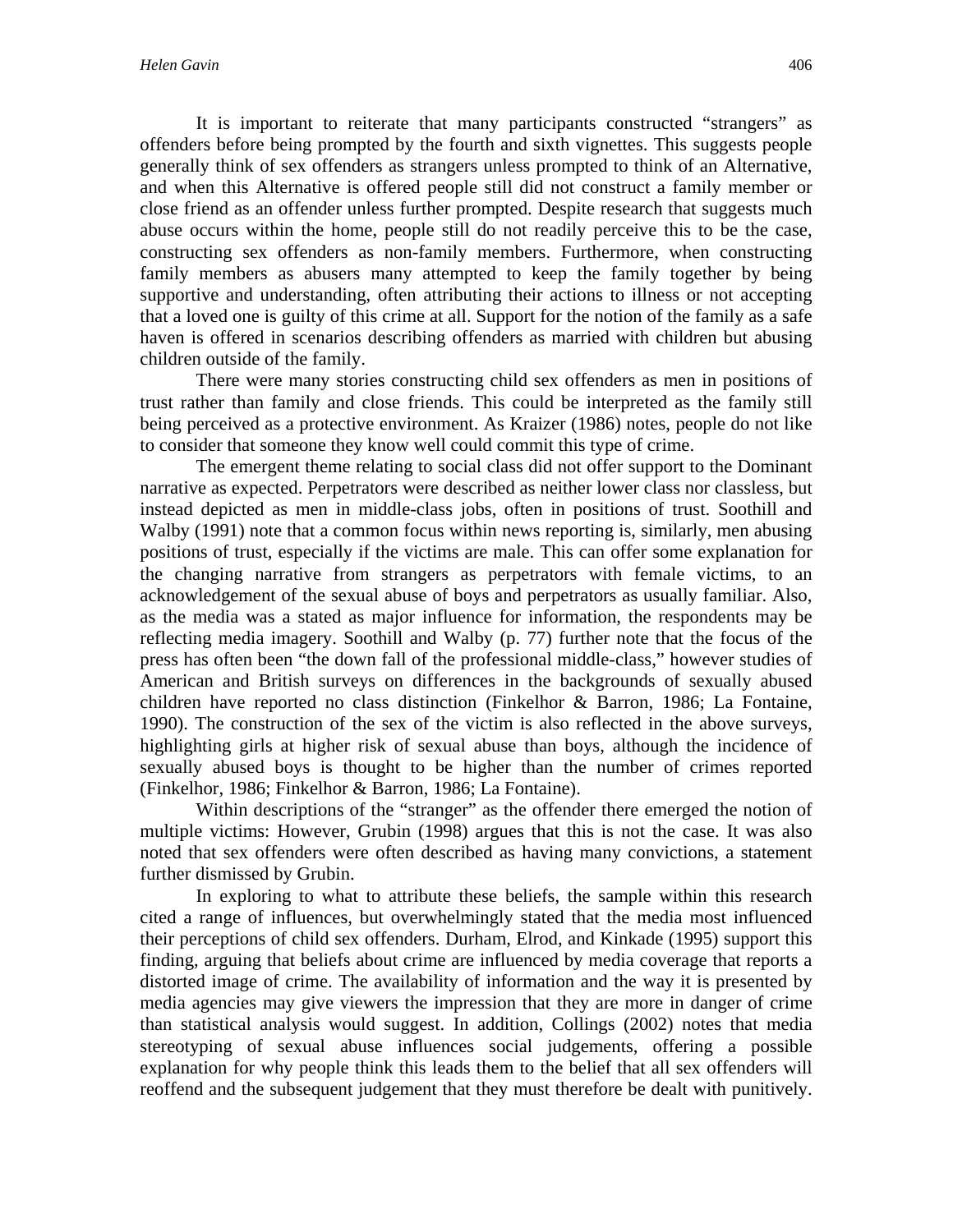In contrast, Edwards and Hensley (2001) argue increasing prison sentences and inclusion on sex offending registers, which essentially corners sex offenders who might have sought help/treatment and reinforces the need for secrecy within the family. They further argue that sex offenders are generally not classified with other types of offenders and the nature of their crime evokes a response from the public that is rarely rivalled by any other. The result is public pressure for stronger punitive measures to control those that cannot and do not deserve to be treated (Edwards & Hensley, 2001). This response was observed in this study from those who did not believe that sex offenders would respond to treatment. Such statements were often expressed dramatically and with violent conclusions.

Edwards and Hensley (2001) state that the level of emotion felt by the public on the subject of sex offenders makes legislation difficult and limits options. They argue that legislators, who are obviously not separate from other members of society, hold the same beliefs about sex offenders and therefore confound any possible legislative change. If, as the results here seem to suggest, the view is only slowly changing from the Dominant narrative then the public's view may be reflected in the way offenders are treated upon conviction. Furthermore, unlike other legislation, the fundamental belief in punitive measures that has existed cross-culturally and throughout history is perpetuated.

The construction of the child sex offender as a member of an "out-group" was apparent in the responses to the discovery of a sex offender within the community, which created a variety of responses, most perceiving the risk to be high. All participants stated that they would take action to remove the offender from the community. This can be attributed to the perceived fear of strangers, continuously making it difficult for a sex offender to reintegrate into society that can inadvertently result in an increase in stranger attacks. This has been illustrated by community notification in the United States. Petrosino and Petrosino (1999) suggest that community notification can increase stranger attacks and "grooming" because sex offenders are forced to operate in another area. This is reflected in the scenarios that showed resistance to sex offenders being placed within the immediate community.

A further consideration is that participants describing vigilante tactics and other types of demonstrations made the assumption that the sex offender was living alone. They did not differentiate between types of sex offender nor did they consider the effect that their actions might have on the victim and his/her family. This is supported by Burdon and Gallagher (2002) who report that people generally do not differentiate between sex offenders, believing all to be as dangerous. This research did not imply the nature or severity of the sexual offence committed, yet all respondents assumed that the sex offenders were a great risk to children. So the question again arises, what is the impact that public knowledge has on the family of sex offenders? Freeman-Longo (1996) argues that in publicly identifying sex offenders the victims may also become known, especially if they are a family member. In effect public identification can inadvertently expose the victims of sexual abuse leading to scrutiny, not only of the child but also the family involved. Furthermore, the consequences for the family of public notification, in some states in America, have resulted in less offences being reported.

It was clear from this research that if the whereabouts of a sex offender was divulged the public would take action. Freeman-Longo (1996) notes that sex offenders are usually ostracized as a result of public notification laws, exacerbating the problem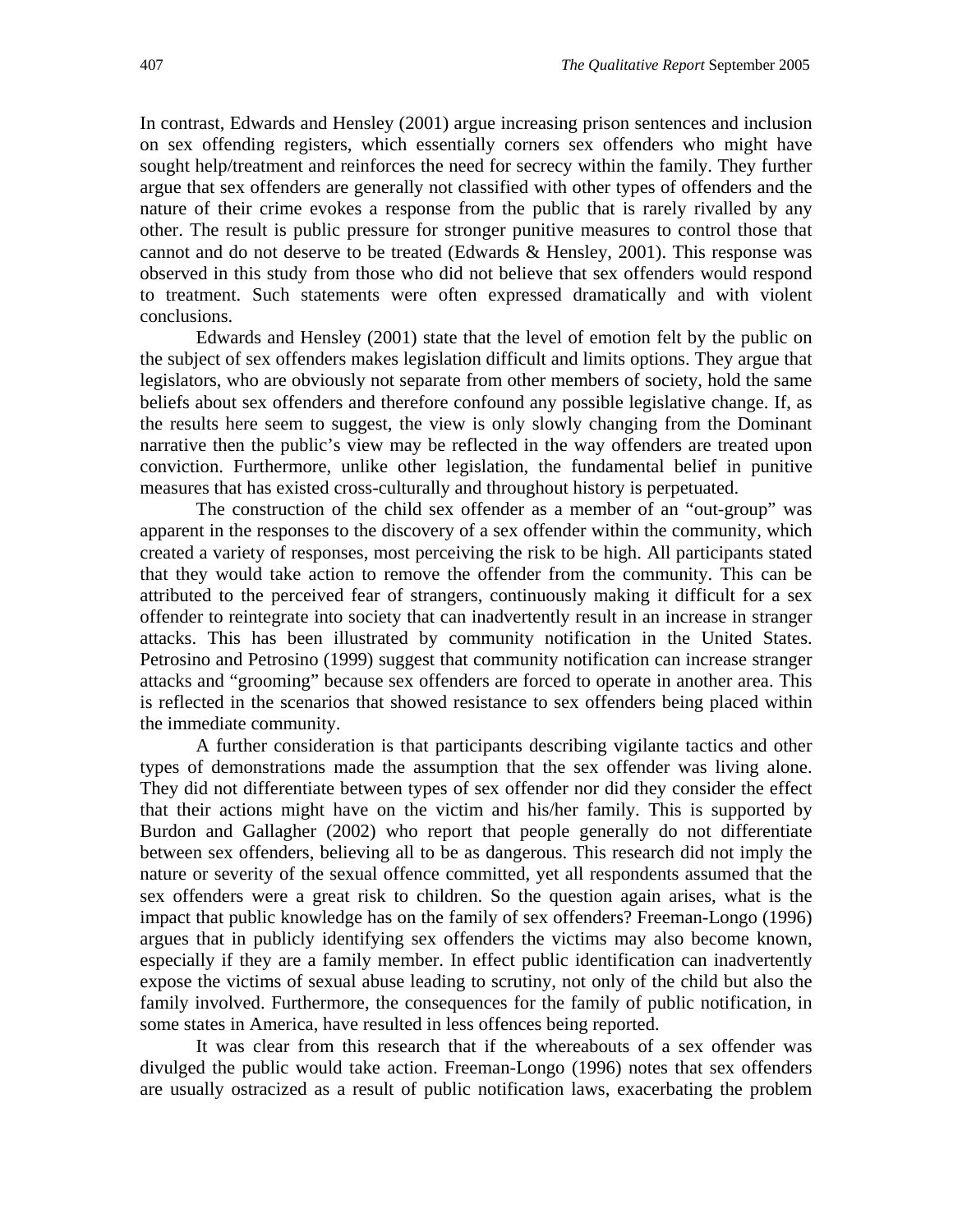and leading to relapse. In contrast, Kemshall and Maguire (2001) note that in concealing information regarding the whereabouts of convicted sex offenders the public could perceive that there is something to be feared from them. However, in reality, information such as this is not released because the likely response from the public would be to hunt them down.

A common statement among those that expressed sex offenders as being beyond redemption was that it is not possible to cure them. However Gallagher (2001) notes that it is not the aim of current treatment to provide a cure, but rather to arm sex offenders with risk reduction skills aimed at preventing a relapse. There was great opposition to the notion of treatment centres expressed by the participants and in many cases opposition to the value of treatment for this type of offender. Regardless, Hall (1995) and Gallagher (1999, 2001) note that those who received treatment were less likely to reoffend. It could be argued that the current Dominant narrative, which does not endorse treatment in the community, could effectively become self perpetuating because whilst the public does not allow treatment, even as a follow up to prison treatment, sex offenders have less chance of rehabilitating. Webber (1987) reports that hostility toward community centres is attributable to fear and lack of information. Benzvy-Miller (1990) argues that the public has unrealistic attitudes and perceptions of offenders, fearing that living close to offenders will expose them to greater risk and decrease the value of their property.

Brown (1999) notes that community based treatment has not been supported by the public and campaigning by the public has resulted in centres being closed down. She also found people would take action to prevent a centre from opening (supporting the current findings of this research) with many stating they would start a petition or take more drastic action, including moving away from the area. However, Brown further reports that most people would be willing to endorse treatment and punishment together (a finding not supported here). Furthermore, it is possible to assume that even those who were treated would receive the same public response when released because generally people appear sceptical of the efficacy of treatment. It should be noted, however that this research introduced treatment in a community setting rather than a prison setting, which could have yielded different and less emotive responses.

Benzvy-Miller (1990) notes that it is not surprising that the public fears the impact that sex offenders have on their community as it is cultivated by the media. As stated earlier, the response of participants to what most affects perceptions of sex offenders highlighted the media as being most influential. People fear sex offenders being treated within their community because treatment is not considered an effective intervention for this type of offender. Indeed Roberts (1992) reports that the Canadian public over-estimated recidivism rates for offenders on parole, yet Falshaw, Friendship, and Bates (2003) report reconviction figures for those who had been treated within the community as low.

The fear expressed by the people within this study could indicate their outrage at the police or justice system for not protecting their children from sex offenders: Therefore, they feel that their only option is to take action. However, continually moving sex offenders into new areas does not solve the problem. As Petrunik, 2002 argues, it keeps law enforcement agencies in the public's favour. The National Criminal Justice Association (NCJA) (1999) reported the case of a 60-year-old wheel chair dependent sex offender who upon release from prison had to be relocated eight times as a result of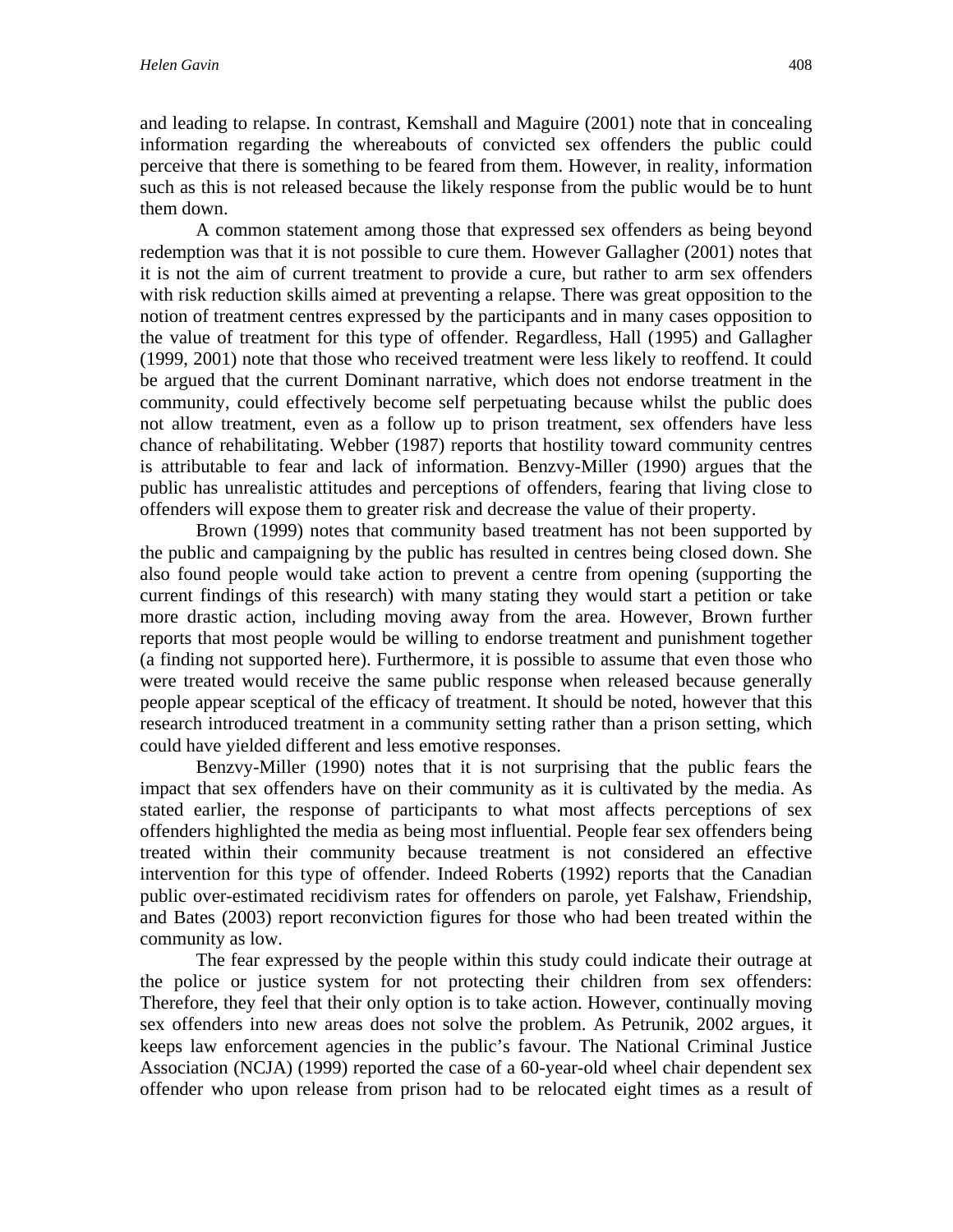community protests. They further included that he was not welcome at church and shunned by his neighbours. In addition, Zevitz and Farkas (2000) note the negative effect that being a family member of a sex offender can have. The NCJA reports that children are often excluded from schools and recreational activities and ostracized by friends because of their relation to the sex offender. This was reflected within this research where scenarios made reference to the negative impact that conviction of a family member of a sexual offence can have on the remaining family. Some stated that family members were shunned and no longer welcomed by friends or other community members: The result being that they would have to relocate in order to have a "normal" life.

In further discussing treatment efficacy, Perkins (1991) and West (1987) state that treatment is only successful if the offender is willing to change his/her behaviour. This can be related to the need for incentives or to live normal lives upon release from prison. However Edwards and Hensley (2001) note there is little incentive for sex offenders to enter treatment programmes when the response they receive from the public will be the same whatever they do. This was supported by this research by the number of references to the pointlessness of treatment. No scenarios considered that the sex offender moving into the community had been successfully treated in prison, which is possibly an indication of a lack of knowledge about current practices.

Ward (2001) argues that therapists need to construct a concept of a good life for the sex offender in order for rehabilitation to be successful, based on the same value system as every one else; such as having a job, money, and somewhere to live. This is arguably very difficult to achieve no matter what view of offenders persists and will probably be impossible while narratives remain the same. In addition, Brown (1999) notes that an important part of the rehabilitation of child sex offenders is to have accommodation and work opportunities. This is unlikely to be acceptable to people who think child sex offenders cannot be rehabilitated and indeed Brown notes that very few of her sample would be prepared to provide accommodation or employment to a sex offender.

Further support for the Dominant narrative construction is the identification in this research of sex offenders being older. Soothill and Walby (1991) note that many news reports concerned middle-aged men. This assumption was reflected by the results in this study. No story was constructed with adolescents as perpetrators, although evidence suggests that there are increasing numbers of adolescents being convicted (Gomes-Schwartz, Horowitz, & Cardarelli, 1990). This is supported further by Ryan and Lane (1997) who report an increase in the number of adolescents being charged with sex offences.

Public awareness and understanding of sexual offenders might serve to identify the beginnings of such behaviour. Studies suggest that convicted sex offenders admitted to exhibiting deviant behaviour in adolescence (Hathaway & McKinley, 1967; Hunter  $\&$ Becker, 1994). Perhaps, like those known to us, it is difficult to perceive that adolescents who are probably under the care of their parents could be capable of this type of crime.

The final theme addressed is the notion of sex offenders being predominantly male. Within this research the sex offender was constructed as male in the majority of cases. This is supported by Finkelhor (1986) and La Fontaine (1990) who also note that there are increasing numbers of women reportedly committing this type of offence. Among the stories constructing women as the abuser there was surprise and disbelief at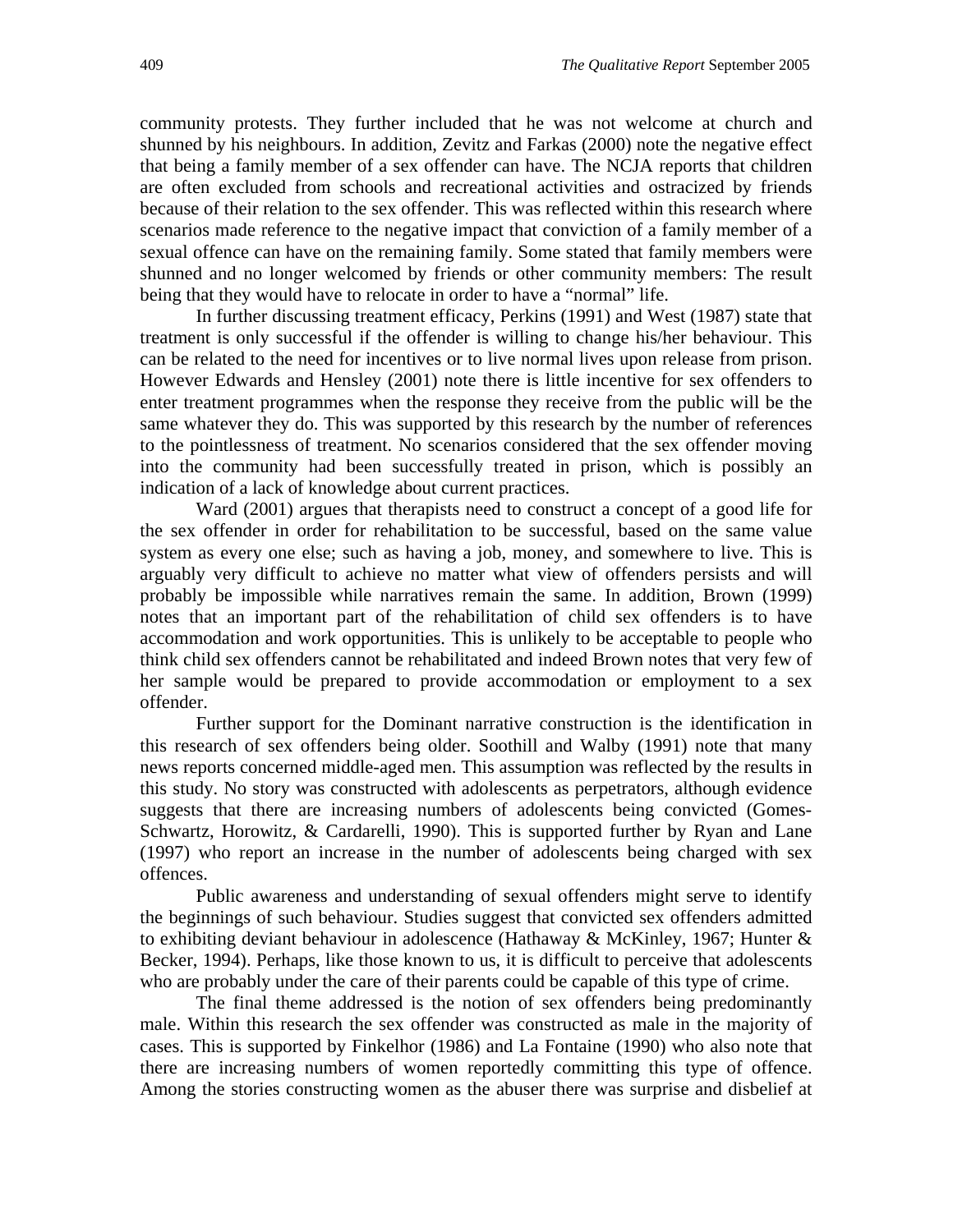the notion of women committing this type of offence. Soothill and Walby (1991) posit that even when women are guilty of a sexual offence the severity of the crime is usually played down, depicting women as seductresses or lesbians, which is markedly different to male abusers portrayed as "monsters" and "beasts". In addition it can be argued that women are socially constructed as caring and protective (Stainton-Rogers & Stainton-Rogers, 1999) and therefore, not readily associated with the harming of children.

Finally the word "community" was added to the story beginnings as it seems an important concept within research. However, no one questioned its use or what was meant by the term "community". As Grogger and Weatherford (1995) state, people must have some concept of what a community is, other than merely a spatial area, in order to fear crime within it. When people talk about not wanting sex offenders within their communities would they be comfortable/safer having them in the next community that may be half a mile away? Community is arguably a concept constructed to enable a feeling of "safeness" within it and anything threatening it provokes fear. It is evident that this warrants further investigation. The concept of "community" is clearly not a simple one and in respect to crime, the value of the community is high. Further studies can be performed to investigate the concept and clarify its meaning for respondents.

# **Implications**

The total embeddedness of the Dominant narrative makes it difficult to see how those in positions of authority in society can be objective since narrative is not. There is the need to deconstruct the child sex offender by introducing Alternative narratives that include the notion that offenders are socially created rather than innately evil. Deconstructing the Dominant narrative will prove difficult when official statistics serve to confuse the public, by suggesting low reconviction rates of sex offenders in some reports whilst other Home Office reports note that special requirements should be implemented for sex offenders because of their likelihood of reoffending (Halliday, 2001). Kemshall and Maguire (2001) also report that probation managers and police officers generally thought sex offenders could not be rehabilitated and therefore the emphasis should be on control.

The role played by the media in reaffirming the Dominant narrative further prevents any shift in perceptions since, as this research highlights, the media is key to shaping perceptions held by the public. For change to occur the media would need to assist in constructing an Alternative narrative and take more responsibility for the inaccurate and stereotypical image portrayed. Of course this may be reciprocal, with the media simply reflecting the views of society. Collings (2002) suggests if the media were to take the lead in reshaping perceptions and not simply be a mirroring of uninformed views, a number of strategies would need to be implemented. Such strategies include seminars for reporters, involvement in child protection services (in order to present a more representative understanding), and also the appointment of reporters who specifically report such cases in a representative manner, not with what Collings termed a superficial or sensational approach.

Programmes currently undertaken in schools aim to provide children with knowledge and skills that could prevent sexual abuse. The length of the programmes have been criticised as not being sufficient to decrease the amount of sexual abuse.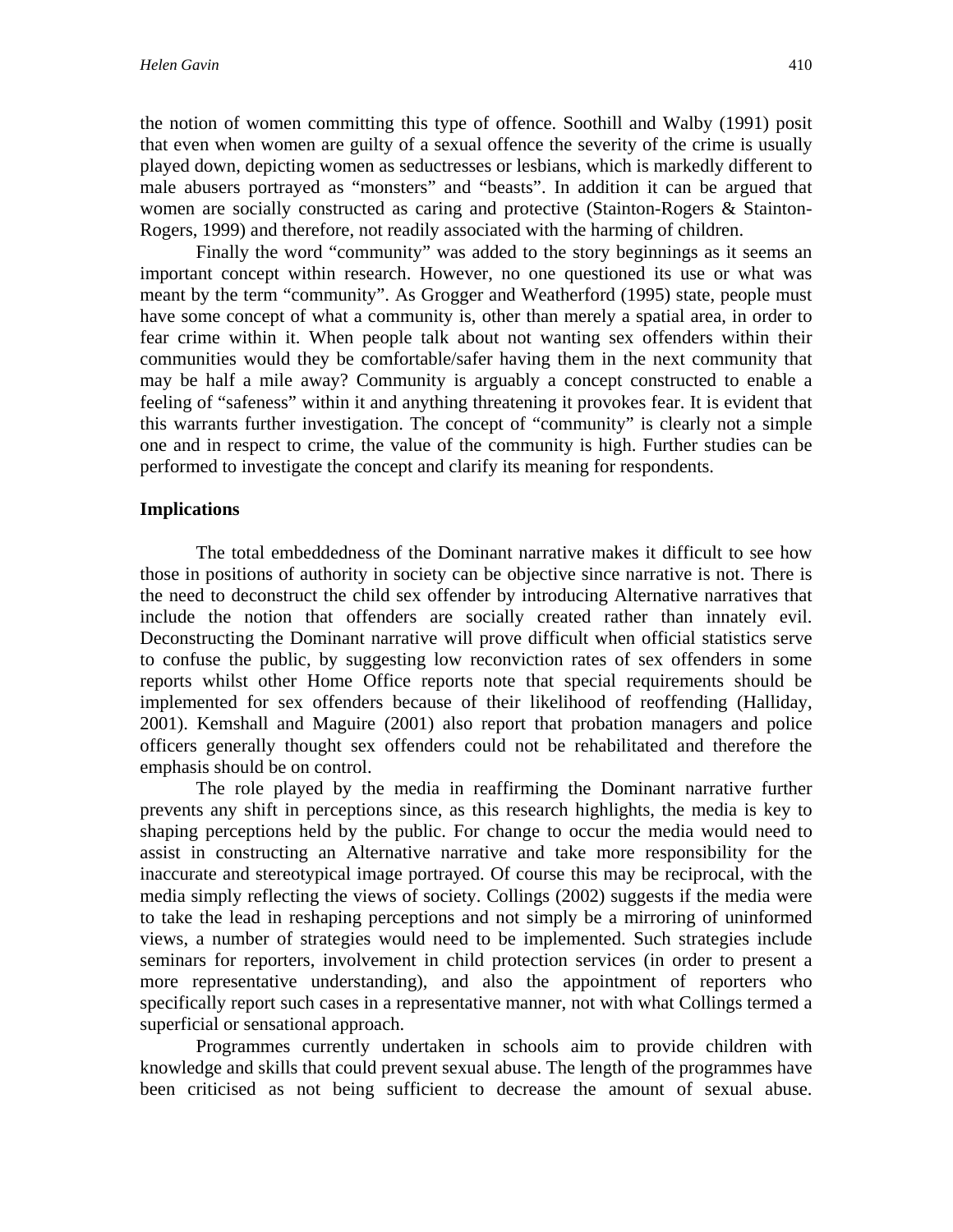Furthermore, the effectiveness of such programmes has not been established (MacMillan, MacMillan, Offord, Griffith, & MacMillan, 1994). It is the contention of this research that education programmes be aimed at children to address the inaccuracies of the Dominant narrative. This is needed in order to both understand and prevent child sexual abuse.

In conjunction with this, community projects should be set up with the aim of helping sex offenders to reintegrate into society. This is an idea that has already shown to be successful in Toronto: It consists of a small number of trained volunteers committed to helping offenders become part of a community again. They help the offender find employment and accommodations as well as a social network. This approach has been found to be successful in preventing any relapse and volunteers work to dispel the "us" and "them" beliefs held by much of society. They posit that it is more productive to help sex offenders to reintegrate into an understanding environment that can monitor their behaviour than to simply keep moving them into different communities (Petrunik, 2002).

The researchers are committed to investigating this approach in lowering recidivism, with a view in influencing research approaches and governmental policies. As academic psychologists working with prison psychologists we are looking at the levels of participation in rehabilitation programmes, both prison and community based. This study shows us that such research is needed.

#### *The use and analysis of narrative*

The story completion method was successful in eliciting the themes identified within the Dominant and Alternative narrative for the majority of participants. However some reported finding the concept difficult to understand (not many adults are expected or allowed free range to write or complete stories) and the process needed some clarification. The researchers almost felt that we were in the position of "permission giving"-allowing respondents free creativity in their responses. It may be that further research would benefit from the use of structured interviews, which should counter this difficulty as well as enabling further in depth exploration of themes.

It is further recognised that although a variety of scenarios was introduced the technique was limited to the identified themes. Some respondents, as can be seen from the extracts in this paper, used the opportunity to construct very detailed and even dramatic scenarios whereas some found it quite difficult to engage. It appears, for some, that these scenarios were not flexible enough to incorporate other issues arising, such as the role of the police. Future research should employ techniques that enable greater flexibility to examine all facets associated with people convicted of this crime. Furthermore, although most participants stated that treatment is not effective, it seemed that when the notion of the sex offender as a family member was introduced that treatment would be considered. Future research should explore this further, as it suggests that the Dominant narrative is flexible within certain circumstances. Finally, although there were clear definitions of the themes to enable the coding of the vignettes, it is recognised that coding still relied on the personal interpretation of the researchers.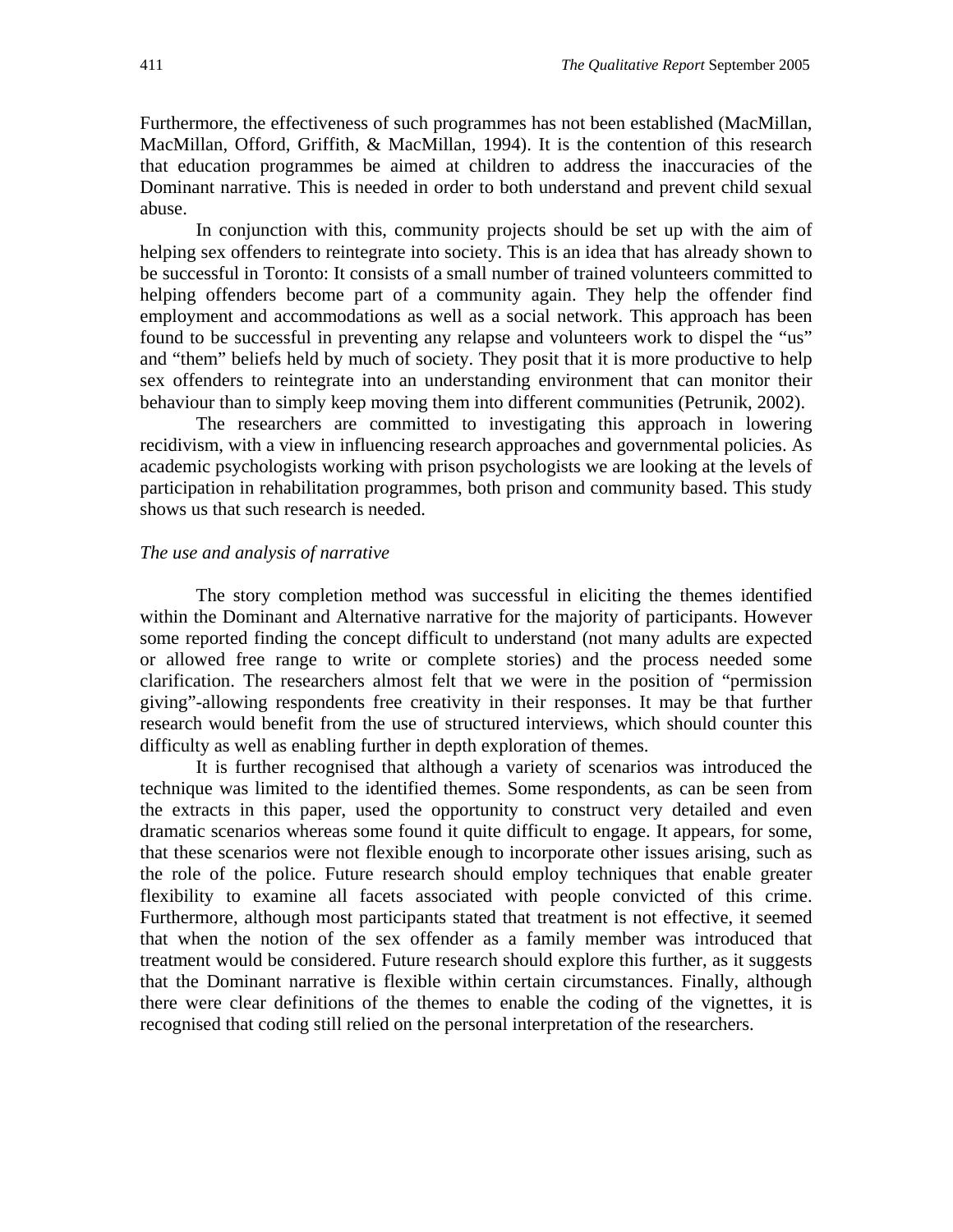## **Conclusion**

Narrative coupled with thematic analysis was a viable and useful method for exploratory research in the area of public perception of sex offenders. It has revealed that, whilst the Dominant narrative remains relatively unchanged and unchallenged, there will be little movement and acceptance from the public of new measures. Political and media involvement maintains child sex offenders as being a high profile issue without focussing on the wider issue of under-reporting and policy implications of public pressure, including the effect it has on a person's chance at rehabilitation. Openness is needed at all levels to challenge the Dominant narrative. In addition to public reporting of the presence of offenders in the community, the reporting of research on offenders, rehabilitation, and the likelihood of recidivism would achieve a more open approach to the problem.

 Research is needed to examine the narrative at the heart of all our perceptions. If we all hold perceptions that are erroneous or at least not supported by full and openly received evidence, then who knows what misperceptions are causing difficulties in our homes, communities, and countries?

#### **References**

- Barthes, R. (1996). Introduction to the structural analysis of narratives. In S. Onega & J. A. G. Landa (Eds.), *Narratology* (pp. 45-60). New York: Longman.
- Benzvy-Miller, S. (1990). Community corrections and the NIMBY syndrome. *Forum on Corrections Research, 2,* 18-22.
- Brown, S. (1999). Public attitudes toward the treatment of sex offenders. *Legal and Criminological Psychology, 4,* 239-252.
- Burdon, W., & Gallagher, C. A. (2002). Coercion and sex offenders: Controlling sexoffending behaviour through incapacitation and treatment. *Criminal Justice and Behaviour, 29*(1), 87-109.
- Cawson, P., Wattam, C., Brooker, S., & Kelly, G. (2000). *Child maltreatment in the United Kingdom: A study of the prevalence of child abuse and neglect.* London: National Society for the Prevention of Cruelty to Children.
- Collings, S. J. (2002). Unsolicited interpretation of child sexual abuse media reports. *Child Abuse and Neglect, 26*, 1135-1147.
- Czarniawska, B. (2004). *Narrative in social science research*. London: Sage.
- Douglas, M. (1970). *Purity and danger.* London: Routledge and Keegan Paul.
- Durham, A. M., Elrod, P. H., & Kinkade, P. T. (1995). Images of crime and justice: Murder and the "true crime" genre. *Journal of Criminal Justice, 23*(2), 705-736.
- Edwards, W., & Hensley, C. (2001). Contextualising sex offender management legislation and policy: Evaluating the problem of latent consequences in community notification laws. *International Journal of Offender Therapy and Comparative Criminology, 45*(1), 83-101.
- Falshaw, L., Friendship, C., & Bates, A. (2003). *Sexual offenders-Measuring reconviction, reoffending, and recidivism*. (Directorate Research Finding No 183). London: Home Office.
- Finkelhor, D. (1986). *A sourcebook on child sexual abuse,* Beverly Hills, CA: Sage.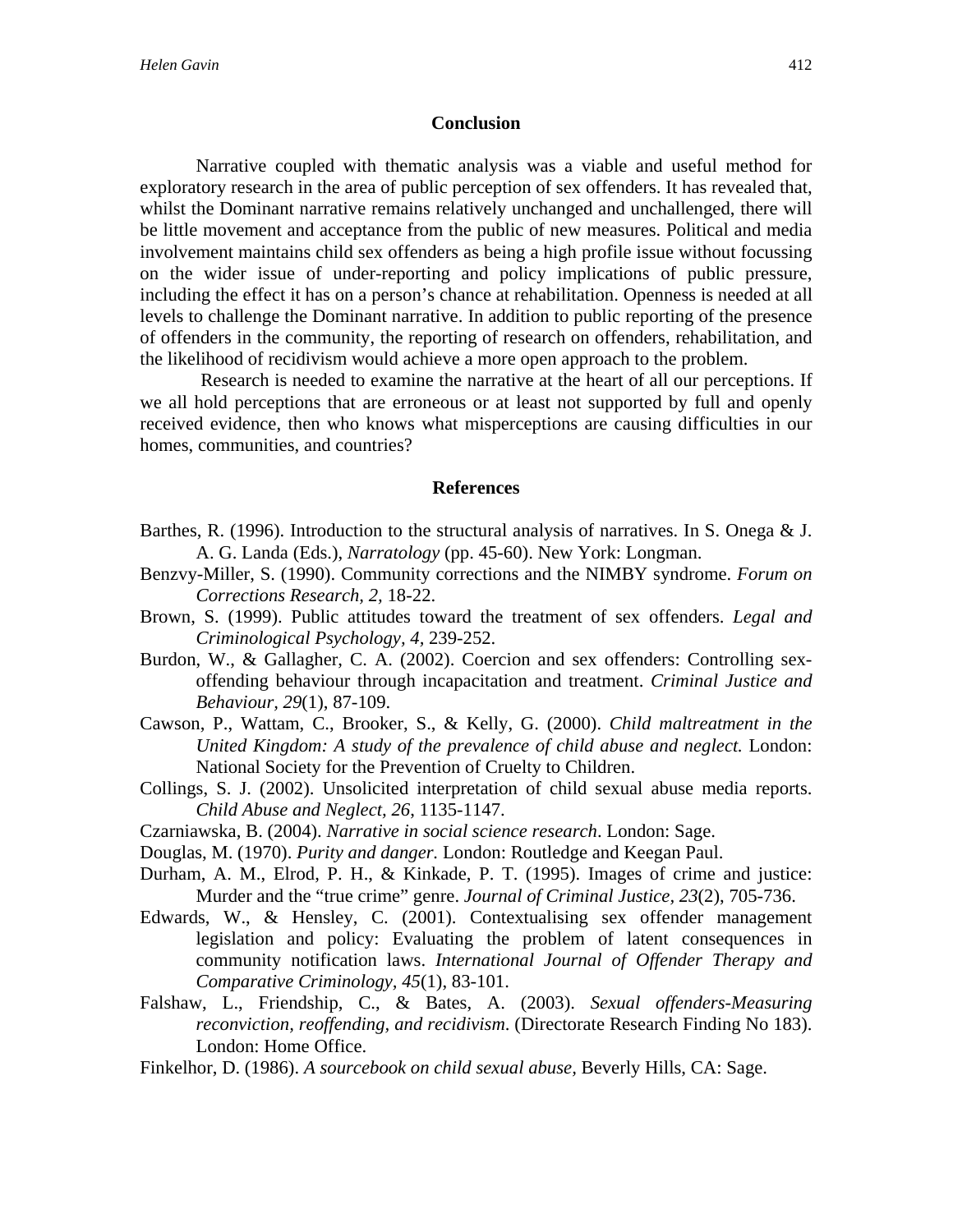- Finkelhor, D., & Barron, L. (1986). Risk factors for child sexual abuse. *Journal of Interpersonal Violence, 1*(1), 43-71.
- Freeman-Longo, R. (1996). Prevention or problem? *Journal of Research and Treatment, 8*(2), 91-100.
- Gallagher, C. A. (1999). A quantitative review of the effects of sex offender treatment on sexual reoffending. *Corrections Management Quarterly, 3*, 19-29.
- Gallagher, C. A. (2001). *A meta-analysis of the effectiveness of sex offender treatment programmes.* Unpublished manuscript.
- Gomes-Schwartz, N., Horowitz, J. M., & Cardarelli, A. P. (1990). *Child sexual abuse: The initial effects.* Newbury Park, CA: Sage.
- Grogger, J., & Weatherford, M. S. (1995). Crime, policing, and the perception of neighbourhood safety. *Political Geography, 14*(6/7), 521-542.
- Grubin, D. (1998). Sex against children: Understanding the risk. *Police Research Series Paper, 99*. London: Home Office.
- Guarnieri, P. (1998). "Dangerous girls," family secrets, and incest law in Italy, 1861- 1930. *International Journal of Law and Psychiatry, 21*(4), 369-383.
- Hall, N. E. G. (1995). Sexual offender recidivism revisited: A meta-analysis of recent treatment studies. *Journal of Consulting and Clinical Psychology, 63*, 802-809.
- Halliday, J. (2001). *Making punishments work*. London: Home Office Communication Directorate.
- Hammerton, A. J. (1992). *Cruelty and companionship: Conflict in nineteenth- century married life*. London: Routledge.
- Hathaway, S. R., & McKinley, J. C. (1967). Minnesota Multiphasic Personality Inventory manual (Rev. ed.). New York: Psychological Corporation.
- Hunter, J. A., & Becker, J. V. (1994). The role of deviant sexual arousal in juvenile sexual offending: Etiology, evaluation, and treatment. *Criminal Justice and Behavior, 21*, 132-149.
- Jackson, L. (2000). *Child sexual abuse in Victorian England*. London: Routledge.
- Jacobs, J. E., Hashima, P. Y., & Kenning, M. (1995). Children's perceptions of the risk of sexual abuse. *Child Abuse and Neglect, 19*(12), 1443-1456.
- Kemshall, H., & McGuire, M. (2001). Public protection partnership and risk penalty: The multi-agency risk management of sexual and violent offenders. *Punishment and Society, 3*(2), 231-264.
- Kerby, A. P. (1991). *Narrative and the self*. Bloomington: Indiana University Press.
- Kraizer, S. K. (1986). Rethinking prevention. *Child Abuse and Neglect, 10*, 259-261.
- La Fontaine, J. (1990). *Child sexual abuse.* Cambridge, UK: Polity Press.
- Laws, D. R. (1995). Central elements in relapse prevention procedures with sex offenders. *Psychology, Crime, and Law, 2*, 41-53.
- MacMillan, H. L., MacMillan, J. H., Offord, D. R., Griffith, L., & MacMillan, A. (1994). Primary prevention of child sexual abuse: A critical review (Part II). *Journal of Child Psychology and Psychiatry, 35,* 857-876.
- Mumby, D. K. (1993). *Narrative and social control: Critical perspectives*. London: Sage.
- National Criminal Justice Association. (1999). *Sex offender registration and notification: Problems, avoidance, and barriers to implementation and sex offender registration and notification costs survey results.* Washington, DC: Author.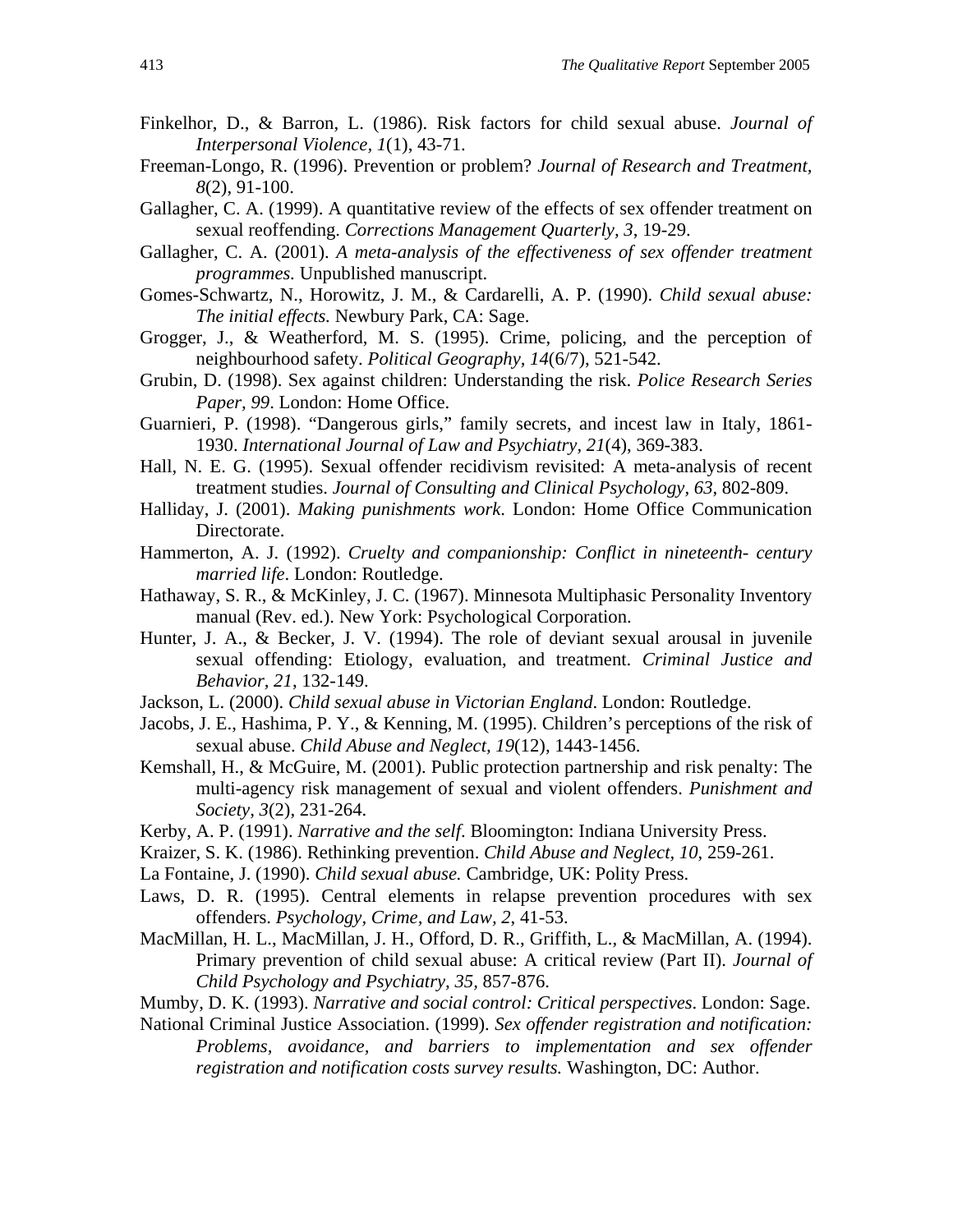- Perkins, D. (1991). Clinical work with sex offenders in secure settings. In C. R. Hollin & K. Howells (Eds.), *Clinical work with sex offenders in secure settings* (pp. 151- 177). Chichester, UK: John Wiley.
- Petrosino, A., & Petrosino, C. (1999). The public safety potential of Megan's Law in Massachusetts: An assessment from a sample of criminal sexual psychopaths. *Crime and Delinquency, 45*(1), 140-158.
- Petrunik, M. G. (2002). Managing unacceptable risk: Sex offenders, community response, and social policy in the United States and Canada. *International Journal of Offender Therapy and Comparative Criminology, 46*(4), 483-511.
- Roberts, J. V. (1992). Public opinion, crime, and criminal justice. In M. Tonry (Ed.), *Crime and justice: A review of research* (Vol. 16, pp. 99-180). Chicago: The University of Chicago Press.
- Ryan, G. D., & Lane, S. (1997). *Juvenile sexual offending: Causes, consequences, and correction*. San Francisco: Jossey Bass.
- Saslowsky, D. A., & Wurtele, S. K. (1986). Educating children about sexual abuse: Implications for pediatric intervention and possible prevention. *Journal of Pediatric Psychology, 11*, 235-245.
- Simon, J. (1988). The ideological effects of actuarial practices. *Law and Society Review, 22,* 772-800.
- Soothill, K., & Walby, S. (1991). *Sex crime in the news*. London: Routledge
- Stainton-Rogers, W., & Stainton-Rogers, R. (1999). That's all very well but what use is it? In D. J. Nightingale & J. Cromby (Eds.), *Social constructionist psychology: A critical analysis of theory and practice* (pp. 190-203). Buckingham, UK: University Press.
- Tajfel, H., & Fraser, C. (1978). *Introducing social psychology.* Middlesex, UK: Penguin Books.
- Ward, T. (2001). Good lives and the rehabilitation of offenders: Promises and problems. *Aggression and Violent Behaviour, 7,* 513-528.
- Webber, D. (1987). *Community-based corrections and community consultation: A how-to manual.* Ontario, Canada: Ministry of the Solicitor General of Canada.
- West, D. J. (1987). *Sexual crimes and confrontations: A study of victims and offenders.*  Aldershot, UK: Gower.
- Witten, M. (1993). Narrative and the culture of obedience at the workplace. In D. K. Mumby (Ed.), *Narrative and social control: Critical perspectives* (pp. 97-118). London: Sage.
- Zevitz, R., & Farkas, M. A. (2000). Sex offender community notification: Managing high risk criminals or exacting further vengeance? *Behavioural Sciences and the Law, 18*, 375-391.

#### **Author Note**

Helen Gavin is Head of the School of Psychology at the University of the West of England, Bristol, UK. She specialises in teaching Forensic and Criminal Psychology and is particularly interested in the application of novel research methods to studying the